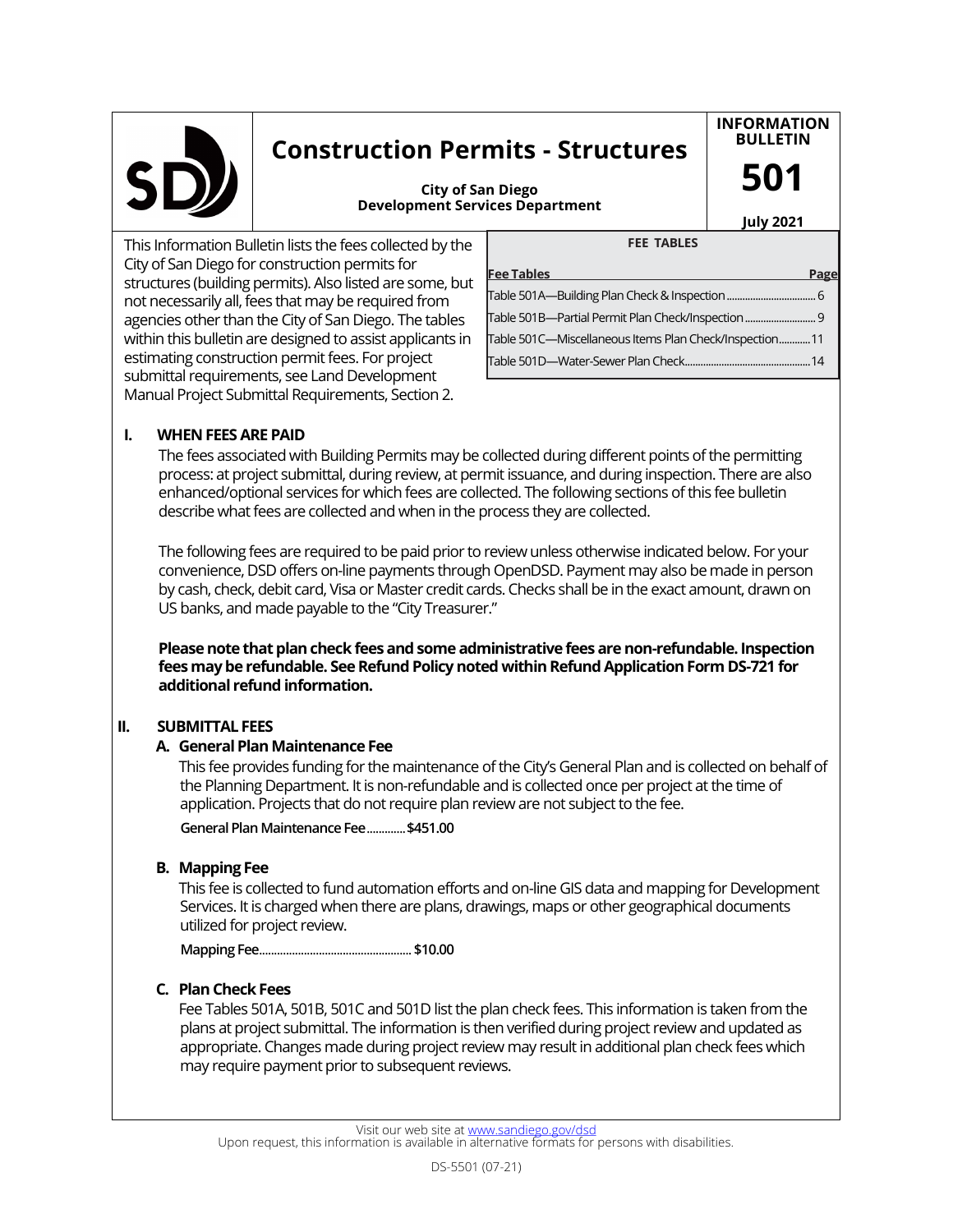| Page 2 | City of San Diego · Information Bulletin 501                                                                                                                                                                                                                                                                                                                                                         | <b>July 2021</b> |
|--------|------------------------------------------------------------------------------------------------------------------------------------------------------------------------------------------------------------------------------------------------------------------------------------------------------------------------------------------------------------------------------------------------------|------------------|
| III.   | <b>ISSUANCE FEES</b>                                                                                                                                                                                                                                                                                                                                                                                 |                  |
|        | The following fees are collected at the time of issuance for all permits.                                                                                                                                                                                                                                                                                                                            |                  |
|        | A. Building Permit Fee                                                                                                                                                                                                                                                                                                                                                                               |                  |
|        | Fee tables 501A, 501B and 501C list the inspection fees which are collected at the time of permit<br>issuance. This information is taken from the plans at permit issuance. The information is then<br>verified during inspection and updated as appropriate. Changes made during inspections may<br>result in additional inspection fees which may require payment prior to subsequent inspections. |                  |
|        | <b>B.</b> Records Fee                                                                                                                                                                                                                                                                                                                                                                                |                  |
|        | This fee is assessed for all projects at is-suance to recover the cost of imaging and archiving the<br>documents in Records.                                                                                                                                                                                                                                                                         |                  |
|        | Records Fee - No Plan Permits  \$21.71                                                                                                                                                                                                                                                                                                                                                               |                  |
|        | Records Fee - Single Family/Duplex \$48.84                                                                                                                                                                                                                                                                                                                                                           |                  |
|        | Records Fee - Non-Residential/Multifamily:                                                                                                                                                                                                                                                                                                                                                           |                  |
|        | Without Calculations/Report \$65.12<br>With Calculations/Reports\$97.68                                                                                                                                                                                                                                                                                                                              |                  |
|        | C. Construction and Demolition (C&D) Debris Recycling Deposit                                                                                                                                                                                                                                                                                                                                        |                  |
|        | A refundable C&D Debris Recycling Deposit may be required at permit issuance and is collected on                                                                                                                                                                                                                                                                                                     |                  |
|        | behalf of the Environmental Services Department. The purpose of the deposit is to encourage                                                                                                                                                                                                                                                                                                          |                  |
|        | diversion of construction and demolition debris from our local landfills and to ensure they get recycled<br>by recycling, reusing or donating usable materials. The deposit schedule is listed on the Construction                                                                                                                                                                                   |                  |
|        | and Demolition (C&D) Debris Recycling Fact Sheet posted on the Environmental Services Department                                                                                                                                                                                                                                                                                                     |                  |
|        | website. If a C&D Deposit is required a completed Waste Management Form Part 1 must be provided.                                                                                                                                                                                                                                                                                                     |                  |
|        | D. Lead Hazard Prevention & Control                                                                                                                                                                                                                                                                                                                                                                  |                  |
|        | A \$31.00 cost recovery, regulatory fee is collected on behalf of the Environmental Services                                                                                                                                                                                                                                                                                                         |                  |
|        | Department for all building and demolition permits for structures built before 1979 for the purpose<br>of meeting operational expenses associated with education, outreach and enforcement of the Lead                                                                                                                                                                                               |                  |
|        | Hazard Prevention and Control Ordinance (City Council Resolution R-303490).                                                                                                                                                                                                                                                                                                                          |                  |
|        |                                                                                                                                                                                                                                                                                                                                                                                                      |                  |
|        |                                                                                                                                                                                                                                                                                                                                                                                                      |                  |

- **E. State of California**
	- **1. State/Seismic Fee -** Public Resources Code Section 2705 requires that the City collect a fee for the State of California's strong-motion instrumentation program for the purpose of administering the program and of acquiring strong-motion instruments and installing and maintaining such instruments as needed in representative geologic environments and structures throughout the state. The fee is assessed at **13 cents per \$1,000 estimated valuation** on all permits for construction of single or multifamily structures one or two stories high. The charge is **28 cents per \$1,000 estimated valuation** for multifamily construction three stories or higher and for permits on nonresidential construction. For valuation determination, see Information Bulletin 101, Building Valuation Schedule
	- **2. Building Standards Fee -** Health & Safety Code Section 18931.6 requires that the City collect a fee on all building permits for the purpose of carrying out the provisions of the State Building Standards Law and provisions of State Housing Law that relate to building standards. The fee will be used for the development, adoption, publication, updating, and educational efforts associated with green building standards, and is assessed at the rate of **four dollars (\$4) per one hundred thousand dollars (\$100,000) in valuation**, with appropriate fractions thereof, but not less than one dollar (\$1.00). "Appropriate fractions thereof" is interpreted to be \$1.00 per every twenty-five thousand (\$25,000) in valuation.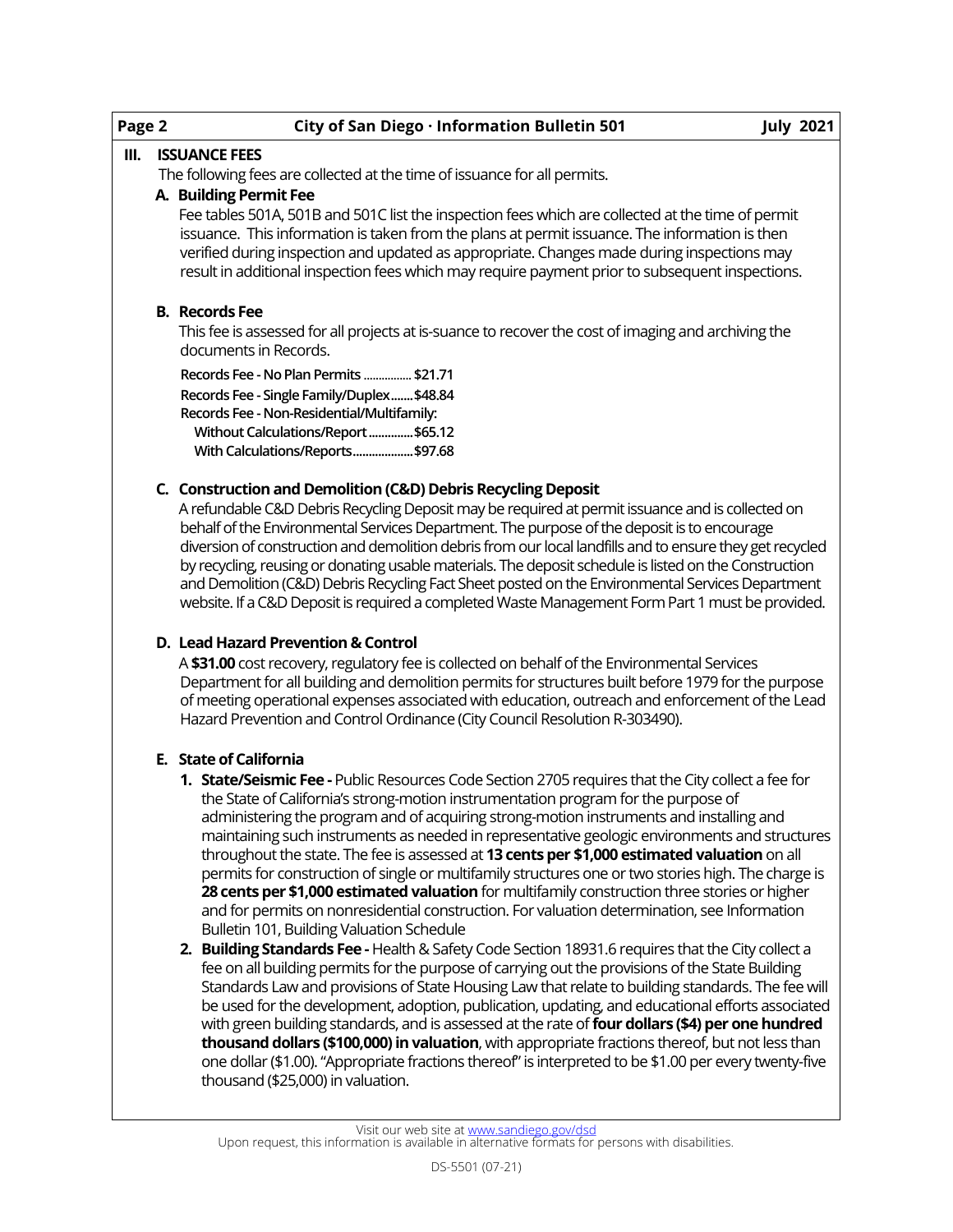| Page 3 | City of San Diego · Information Bulletin 501<br><b>July 2021</b>                                                                                                                                                                                                                                                                                                                                                                                                                                                                                                                                                                                                                                                                                                                                                                                                                                                                                                                                                                                                                                                                                                                                                                                                                                                                                                                                                                                                                                                                                                 |
|--------|------------------------------------------------------------------------------------------------------------------------------------------------------------------------------------------------------------------------------------------------------------------------------------------------------------------------------------------------------------------------------------------------------------------------------------------------------------------------------------------------------------------------------------------------------------------------------------------------------------------------------------------------------------------------------------------------------------------------------------------------------------------------------------------------------------------------------------------------------------------------------------------------------------------------------------------------------------------------------------------------------------------------------------------------------------------------------------------------------------------------------------------------------------------------------------------------------------------------------------------------------------------------------------------------------------------------------------------------------------------------------------------------------------------------------------------------------------------------------------------------------------------------------------------------------------------|
|        | F. County Water Authority<br>The San Diego County Water Authority (CWA) is a separate agency from the City of San Diego which<br>supplies raw water to the region. They may charge a capacity fee when a new water meter is<br>installed. This fee is based upon the size of the water meter. A fee schedule is available at<br>www.sdcwa.org. County Water Authority fees are collected through the Development Services.                                                                                                                                                                                                                                                                                                                                                                                                                                                                                                                                                                                                                                                                                                                                                                                                                                                                                                                                                                                                                                                                                                                                       |
|        | <b>G. School Fees/Deposits</b><br>A school fee may be assessed by the local school district(s) for new construction. DSD Information<br>Bulletin 146, School Fees, provides information about school fee requirements, how the fees are<br>calculated, and how to pay school fees to the school district prior to permit issuance.                                                                                                                                                                                                                                                                                                                                                                                                                                                                                                                                                                                                                                                                                                                                                                                                                                                                                                                                                                                                                                                                                                                                                                                                                               |
|        | H. Impact Fees<br>Public Facilities Planning collects certain impact fees as part of land development within the City of<br>San Diego. Impact fees are paid at building permit issuance. For information regarding the Impact<br>Fee Schedule, Demolition Credit Requirements or the process to waive, adjust, or reduce the<br>Development Impact Fees (DIF), contact Public Facilities Planning at (619) 533-3670 or<br>planning@sandiego.gov.<br>1. DIF are charged for development in all Urbanized and Proposition A Lands. In some cases, these<br>fees may be deferred; see Fee Deferral Program.<br>2. Regional Transportation Congestion Improvement Program Fees (RTCIP) are applicable to new<br>residential development throughout most communities in the city.<br>3. Housing Trust Fund Fees (HTF) are applicable to all new non-residential development, additions<br>or interior remodeling to accommodate a change from the structure's current use.<br>4. All private, non-residential permit valuation over certain thresholds (SDMC§26.0714) are to submit a<br>set-aside for public art enhancement. This threshold is revised annually, January 1 of each year. Please<br>reference the in-lieu Public Art Fee, or Civic Enhancement Allocation, on the web for the latest<br>threshold amount. Prior to building issuance and for more information about Art in Private<br>Development Projects, please contact the Commission for Arts and Culture at (619) 236-6808 to<br>discuss alternatives to comply with the Public Art Ordinance. |
|        | A \$151.00 hourly plan check fee may be added to all building permit projects for the calculation and<br>assessment of impact fees. Typically Facilities Financing project reviews may take approximately one<br>hour or less; however, more complex projects or projects with incomplete information may require<br>additional review time.                                                                                                                                                                                                                                                                                                                                                                                                                                                                                                                                                                                                                                                                                                                                                                                                                                                                                                                                                                                                                                                                                                                                                                                                                     |
|        | I. Water & Sewer Plan Check Fees<br>Development Services assesses a Water and Sewer Plan Check Fee when a water and sewer review<br>of any type is performed. The fee is based upon a combination of the number of Equivalent<br>Dwelling Units (EDU) being reviewed and whether or not a change is being made to a meter. The<br>plan check fee is based per EDU and is charged for both irrigation as well as domestic meters. For<br>the purposes of assessing these fees, 20 fixture units are given a value of one EDU. Table 501D lists<br>Water and Sewer plan check fees.                                                                                                                                                                                                                                                                                                                                                                                                                                                                                                                                                                                                                                                                                                                                                                                                                                                                                                                                                                                |
| L.     | <b>Water &amp; Sewer Capacity Fees</b><br>Water and Sewer Capacity Fees are collected on behalf of the Public Utilities Department and are<br>determined during the plan review process. A capacity fee is collected for the maintenance/<br>operation of present water and sewer facilities, as well as future expansion. Water and sewer                                                                                                                                                                                                                                                                                                                                                                                                                                                                                                                                                                                                                                                                                                                                                                                                                                                                                                                                                                                                                                                                                                                                                                                                                       |

further information, contact Public Utilities at (858) 614-5764. See "Schedule for Water and Sewer Fees" for a list of water and sewer capacity fees.

capacity fees are calculated by Equivalent Dwelling Unit (EDU). Capacity fees can be deferred. For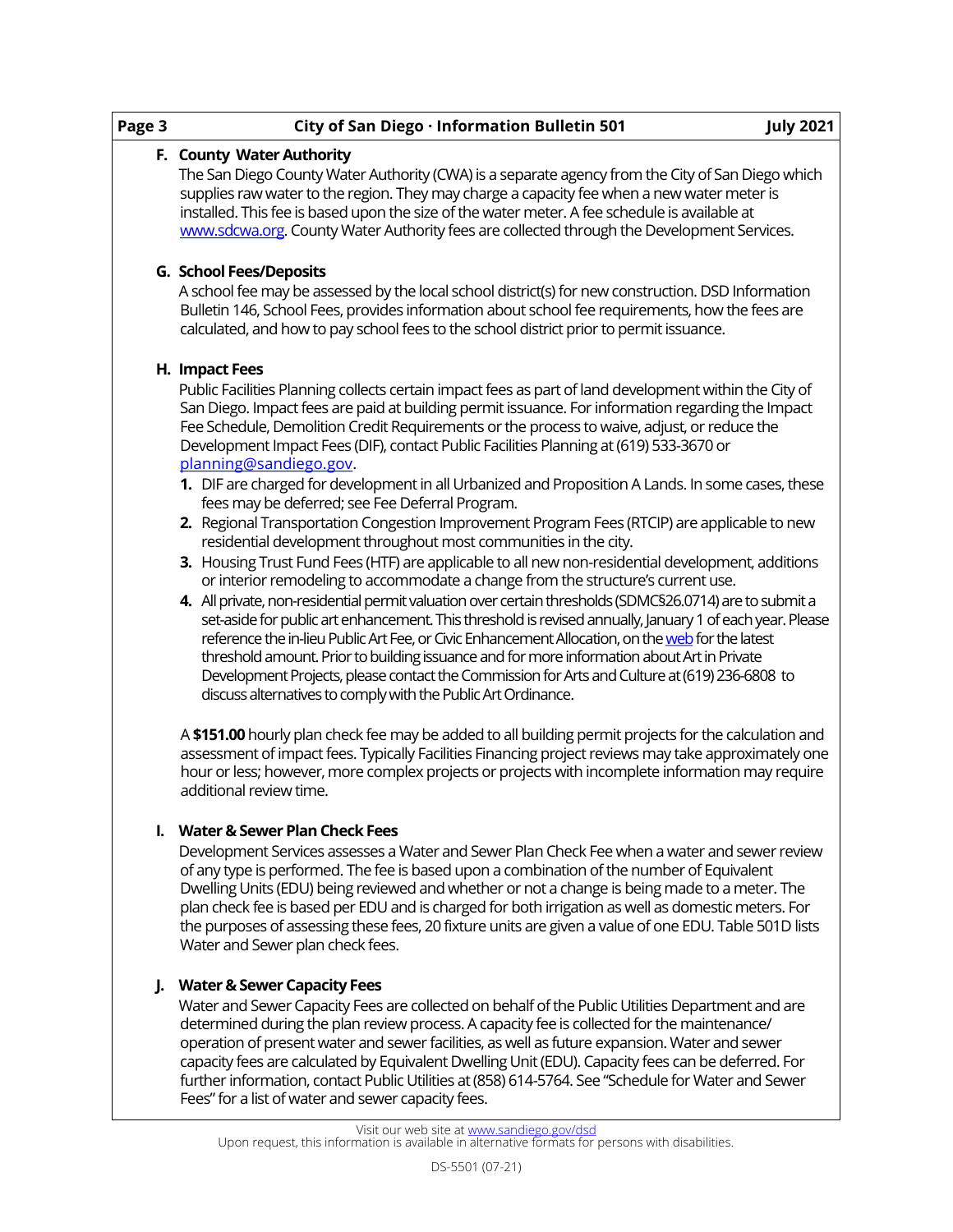| Page 4 | City of San Diego · Information Bulletin 501<br><b>July 2021</b>                                                                                                                                                                                                                                                                                                                                                                                                                                                                                                                                                                                                                                                                                                                                                                                                                                                                                                                                                                                                                                                                                                                                                                                                                                                                                                  |
|--------|-------------------------------------------------------------------------------------------------------------------------------------------------------------------------------------------------------------------------------------------------------------------------------------------------------------------------------------------------------------------------------------------------------------------------------------------------------------------------------------------------------------------------------------------------------------------------------------------------------------------------------------------------------------------------------------------------------------------------------------------------------------------------------------------------------------------------------------------------------------------------------------------------------------------------------------------------------------------------------------------------------------------------------------------------------------------------------------------------------------------------------------------------------------------------------------------------------------------------------------------------------------------------------------------------------------------------------------------------------------------|
|        | K. Water & Sewer Installation Fees                                                                                                                                                                                                                                                                                                                                                                                                                                                                                                                                                                                                                                                                                                                                                                                                                                                                                                                                                                                                                                                                                                                                                                                                                                                                                                                                |
|        | Water services and sewer lateral installation fees associated with new construction are collected on<br>behalf of the Public Utilities Department and are determined during the building permit plan review<br>process. See "Schedule for Water and Sewer Fees" for water and sewer services, including potable<br>and reclaimed water for the City of San Diego. A Water Meter Data Card (DS-16) is used to determine<br>the correct size required for water meter, service and sewer lateral.                                                                                                                                                                                                                                                                                                                                                                                                                                                                                                                                                                                                                                                                                                                                                                                                                                                                   |
|        | L. Storm Water High Priority & Areas of Special Biological Significance (ASBS) Inspection Fee<br>The Regional Water Quality Control Board requires weekly or biweekly Storm Water Inspections on<br>large projects and projects in close proximity to sensitive biological water resources. During plan<br>review all projects are classified as ASBS, High, Medium or Low Priority with regards to their storm<br>water discharge risk. Projects identified as Storm Water High Priority or ASBS are assessed a fee to<br>meet the additional inspections. This fee covers the first four (4) Storm Water Inspections performed<br>beyond normal inspections. If more than four (4) additional Storm Water Inspections are required,<br>additional Storm Water Inspection Fee will be assessed by inspection staff.<br>Storm Water Inspections (Up to four) \$907.31                                                                                                                                                                                                                                                                                                                                                                                                                                                                                             |
|        | IV. ENHANCED/OPTIONAL SERVICES                                                                                                                                                                                                                                                                                                                                                                                                                                                                                                                                                                                                                                                                                                                                                                                                                                                                                                                                                                                                                                                                                                                                                                                                                                                                                                                                    |
|        | A. Enhanced Inspection Services                                                                                                                                                                                                                                                                                                                                                                                                                                                                                                                                                                                                                                                                                                                                                                                                                                                                                                                                                                                                                                                                                                                                                                                                                                                                                                                                   |
|        | See Information Bulletin 120, Project Inspections.                                                                                                                                                                                                                                                                                                                                                                                                                                                                                                                                                                                                                                                                                                                                                                                                                                                                                                                                                                                                                                                                                                                                                                                                                                                                                                                |
|        | When available, a reduced review period can be accomplished by paying an Express Plan<br>Check Administration Fee of \$711.29 plus 1.5 times regular plan check fee (or 1.5 times<br>the hourly rate, when applicable).                                                                                                                                                                                                                                                                                                                                                                                                                                                                                                                                                                                                                                                                                                                                                                                                                                                                                                                                                                                                                                                                                                                                           |
|        | C. Project Management Services<br>A ministerial Development Project Manager (DPM) will be assigned to complex projects or<br>when an applicant requests a customized review or approval process. A DPM will also be<br>assigned to projects when an applicant requests a customized review or approval process.<br>All requests shall be submitted and approved prior to acceptance of any construction<br>documents. The DPM will be the point of contact for the applicant, but any member of the<br>review team can be contacted directly concerning plan review on specific items such as<br>building codes, planning or public improvement requirements. DPMs are available to<br>handle complex scheduling issues and coordination between the reviewers and<br>inspectors and to assist customers with the following:<br>1. Facilitating pre-submittal meetings and multi-discipline preliminary reviews.<br>2. Determining the submittal requirements, project fees and distribution.<br>3. Coordinating concurrent processing with Development Project Managers managing<br>the discretionary portion of the project.<br>4. Managing the portion of the project schedule that relates to the Development Services<br>Department review and approval process.<br>5. Providing conflict resolution services.<br>7. Coordinating pre-construction meetings. |
|        | 8. Facilitating temporary certificate of occupancy.                                                                                                                                                                                                                                                                                                                                                                                                                                                                                                                                                                                                                                                                                                                                                                                                                                                                                                                                                                                                                                                                                                                                                                                                                                                                                                               |
| V.     | <b>OTHER FEES</b><br>A. Affordable Housing In-Lieu Fees<br>The City of San Diego's Inclusionary Housing Ordinance requires all new residential                                                                                                                                                                                                                                                                                                                                                                                                                                                                                                                                                                                                                                                                                                                                                                                                                                                                                                                                                                                                                                                                                                                                                                                                                    |

The City of San Diego's Inclusionary Housing Ordinance requires all new residential development of two units or more to provide affordable housing, or pay a fee in lieu of providing affordable housing units. See information Bulletin 532, Information Regarding Inclusionary Housing, for more information, including the in-lieu fees.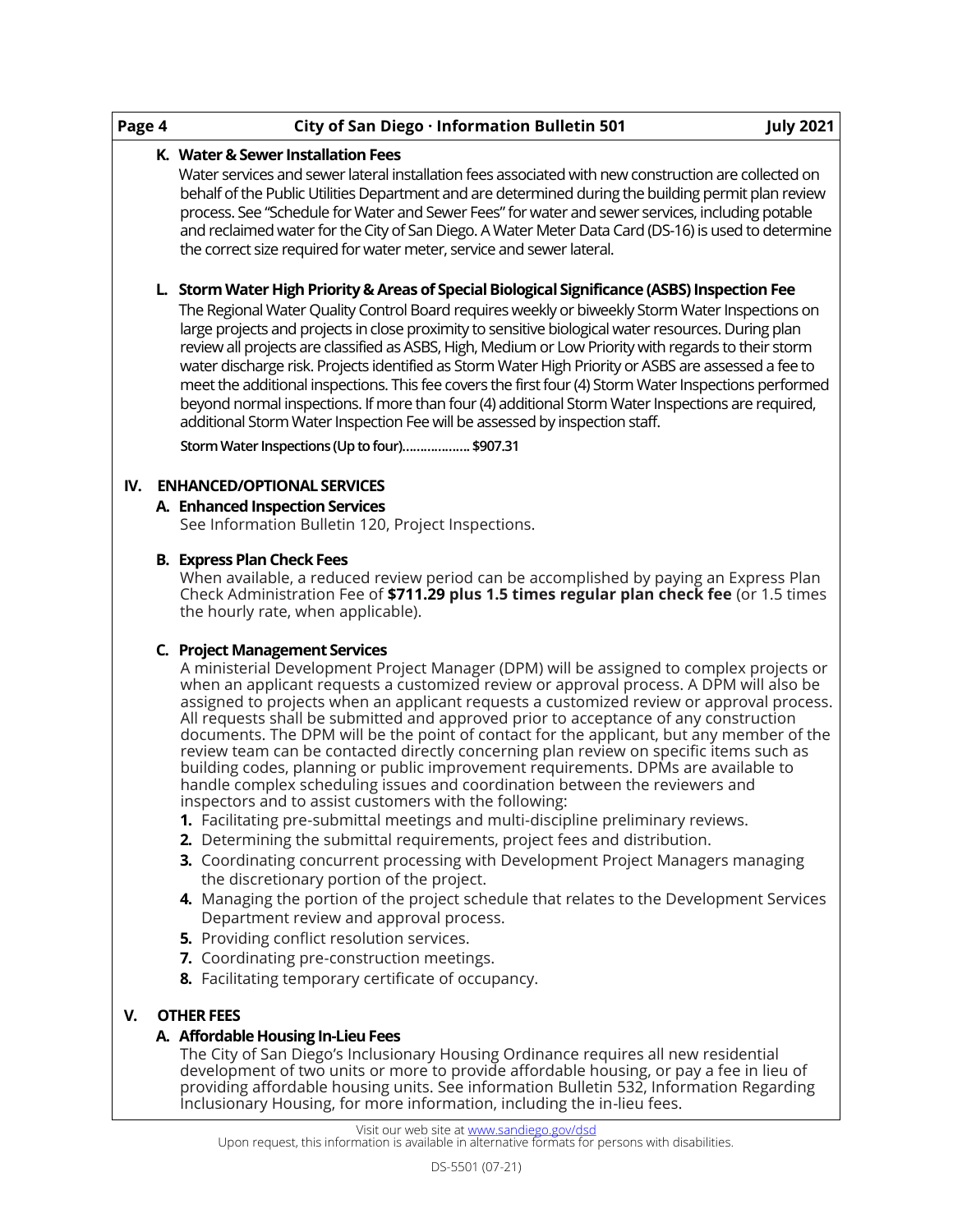| Page 5 |                                                                                                                                                                                                                                                                                                                                                                                                                                                                                                                                                                                                                            | City of San Diego · Information Bulletin 501<br><b>July 2021</b>                                                                                                                                                                                                                                                                                       |  |  |  |  |  |  |  |
|--------|----------------------------------------------------------------------------------------------------------------------------------------------------------------------------------------------------------------------------------------------------------------------------------------------------------------------------------------------------------------------------------------------------------------------------------------------------------------------------------------------------------------------------------------------------------------------------------------------------------------------------|--------------------------------------------------------------------------------------------------------------------------------------------------------------------------------------------------------------------------------------------------------------------------------------------------------------------------------------------------------|--|--|--|--|--|--|--|
|        |                                                                                                                                                                                                                                                                                                                                                                                                                                                                                                                                                                                                                            | <b>B. Plan Change Fee</b>                                                                                                                                                                                                                                                                                                                              |  |  |  |  |  |  |  |
|        |                                                                                                                                                                                                                                                                                                                                                                                                                                                                                                                                                                                                                            | Changes to approved plans (after permit issuance) must be reviewed. A non-refundable plan check<br>fee must be paid at the hourly rate (See 'Hourly rate of services not covered above') at the time of<br>issuance of the construction change. For additional information, see Information Bulletin 118, How<br>to Process changes to Approved Plans. |  |  |  |  |  |  |  |
|        |                                                                                                                                                                                                                                                                                                                                                                                                                                                                                                                                                                                                                            | <b>C.</b> Hourly Rates for Services<br><b>Plan Review:</b><br><b>Inspection Fees:</b><br>Application Extension-Project  \$295.38<br>Electrical Inspection \$222.54<br>Mechanical Inspection \$222.54<br>Engineering Review \$272.86<br>Structural Inspection\$222.54<br>Landscape Inspection\$222.54<br>Guaranteed Inspection\$222.54*                 |  |  |  |  |  |  |  |
|        |                                                                                                                                                                                                                                                                                                                                                                                                                                                                                                                                                                                                                            | Before / After Hours\$458.30*<br>Weekend / Holiday\$686.11*<br>Project Management \$283.46<br>Same Day / By Appointment\$801.35*                                                                                                                                                                                                                       |  |  |  |  |  |  |  |
|        |                                                                                                                                                                                                                                                                                                                                                                                                                                                                                                                                                                                                                            | D. Traffic study Fee<br>Building Permit projects that require review of a Traffic Study will be assessed an<br>additional plan-check fee of \$988.11.                                                                                                                                                                                                  |  |  |  |  |  |  |  |
|        | E. Addressing Fee<br>The addressing fee for the assignment of a new standard building address associated with<br>a building plan check is \$88.75 per address assigned.                                                                                                                                                                                                                                                                                                                                                                                                                                                    |                                                                                                                                                                                                                                                                                                                                                        |  |  |  |  |  |  |  |
|        | F. Fee Collection - Other Agencies or Departments<br>A \$13.24 fee is charged for fees collected by the Development Services Department for<br>other departments/agencies (e.g., water/sewer fees, Affordable Housing In-lieu,<br>construction debris recycling, State fees, lead hazard fee). The fee is charged at permit<br>issuance, and once per project.                                                                                                                                                                                                                                                             |                                                                                                                                                                                                                                                                                                                                                        |  |  |  |  |  |  |  |
| VI.    | <b>FIRE PERMITS</b><br>Additional fees are charged for fire protection systems, including fire sprinklers, fire alarms<br>and kitchen hood suppression system. For Fire Permit fees, see Information Bulletin 506, Fee<br>Schedule for Fire Permits.                                                                                                                                                                                                                                                                                                                                                                       |                                                                                                                                                                                                                                                                                                                                                        |  |  |  |  |  |  |  |
| VII.   | MECHANICAL, ELECTRICAL AND PLUMBING/GAS PERMITS<br>Additional fees are charged for specific electrical, mechanical and plumbing/gas installations<br>for multifamily and nonresidential construction projects (see Information Bulletin 103, Fee<br>Schedule for Mechanical, Electrical, Plumbing/Gas Permits ). Electrical, Mechanical, Plumbing/<br>Gas Permits can be obtained at the same time the building permit is issued. This fee<br>schedule can also be used for single family, duplex and townhome projects that only involve<br>electrical, mechanical or plumbing/gas work without any building permit work. |                                                                                                                                                                                                                                                                                                                                                        |  |  |  |  |  |  |  |
| VIII.  | DEMOLITION, REMOVAL PERMIT FEES<br>See Information Bulletin 710, Permit Instructions, Procedures for Building Demolition/<br>Removal.                                                                                                                                                                                                                                                                                                                                                                                                                                                                                      |                                                                                                                                                                                                                                                                                                                                                        |  |  |  |  |  |  |  |
| IX.    |                                                                                                                                                                                                                                                                                                                                                                                                                                                                                                                                                                                                                            | <b>SIGN PERMIT FEES</b><br>See Information Bulletin 111, Sign Plan Check to Permit Issuance.                                                                                                                                                                                                                                                           |  |  |  |  |  |  |  |
|        |                                                                                                                                                                                                                                                                                                                                                                                                                                                                                                                                                                                                                            | Visit our web site at www.sandiego.gov/dsd                                                                                                                                                                                                                                                                                                             |  |  |  |  |  |  |  |
|        | Upon request, this information is available in alternative formats for persons with disabilities.                                                                                                                                                                                                                                                                                                                                                                                                                                                                                                                          |                                                                                                                                                                                                                                                                                                                                                        |  |  |  |  |  |  |  |
|        |                                                                                                                                                                                                                                                                                                                                                                                                                                                                                                                                                                                                                            | DS-5501 (07-21)                                                                                                                                                                                                                                                                                                                                        |  |  |  |  |  |  |  |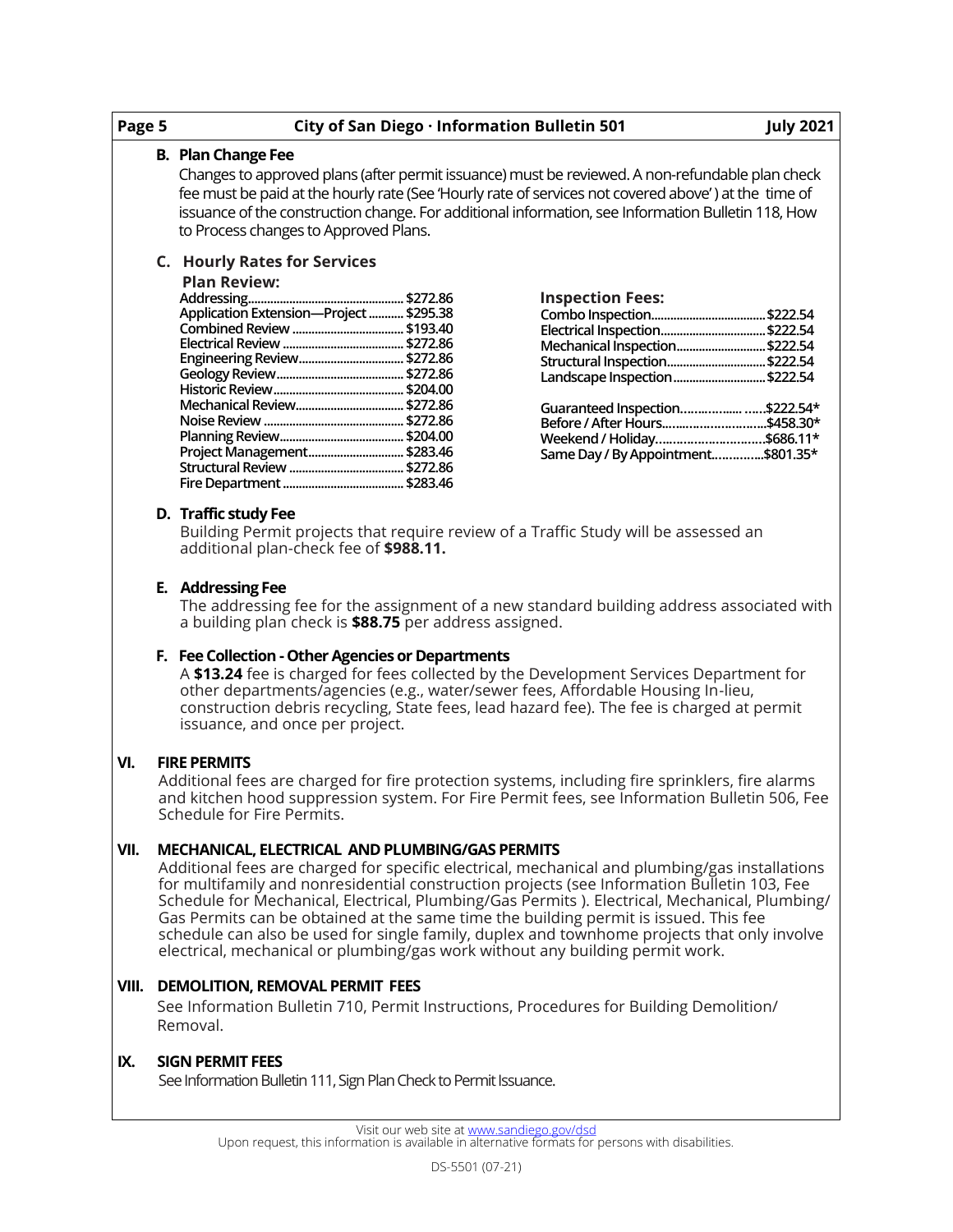| Page 6                                          | City of San Diego · Information Bulletin 501<br><b>July 2021</b> |                                       |                   |                                       |                                   |                      |  |  |  |
|-------------------------------------------------|------------------------------------------------------------------|---------------------------------------|-------------------|---------------------------------------|-----------------------------------|----------------------|--|--|--|
| Table 501A - Building Plan Check and Inspection |                                                                  |                                       |                   |                                       |                                   |                      |  |  |  |
|                                                 |                                                                  | Plan Check <sup>6</sup><br>Inspection |                   |                                       |                                   |                      |  |  |  |
| Project Type <sup>1,2</sup>                     | <b>Base</b><br>Sq. Ft. <sup>3</sup>                              | <b>Base Rate</b>                      | Increment<br>Rate | <b>Base Rate</b>                      | Increment<br>Rate                 | Increment<br>Sq. Ft. |  |  |  |
| Assembly                                        |                                                                  | 6,875.76<br>\$                        | \$                | 4,063.73<br>\$                        | \$                                |                      |  |  |  |
|                                                 | $3,000$   \$                                                     | 6,875.76                              | \$<br>1.24        | $\overline{\mathfrak{s}}$<br>4,063.73 | \$<br>0.09                        | 3,00                 |  |  |  |
|                                                 | $10,000$   \$                                                    | 15,555.76                             | \$<br>0.30        | 4,693.73<br>\$                        | \$<br>0.05                        | 10,00                |  |  |  |
|                                                 | $50,000$   \$                                                    | 27,555.76                             | \$<br>0.30        | 6,693.73<br>$\overline{\mathbf{t}}$   | \$<br>0.05                        | 50,00                |  |  |  |
| <b>Business</b>                                 |                                                                  | 7,167.16<br>\$                        | \$                | \$<br>4,063.73                        | \$                                |                      |  |  |  |
|                                                 | $3,000$ \$                                                       | 7,167.16                              | \$<br>0.46        | 4,063.73<br>\$                        | \$<br>0.09                        | 3,00                 |  |  |  |
|                                                 | $10,000$   \$                                                    | 10,457.16                             | \$<br>0.33        | 4,693.73<br>$\overline{\mathfrak{s}}$ | \$<br>0.05                        | 10,00                |  |  |  |
|                                                 | $50,000$   \$                                                    | 24,057.16                             | \$<br>0.33        | $\overline{\mathbf{t}}$<br>6,693.73   | \$<br>0.05                        | 50,00                |  |  |  |
| Education                                       | 1                                                                | 6,094.28<br>$\overline{\mathbf{3}}$   | \$                | 2,744.48<br>\$                        | \$                                |                      |  |  |  |
|                                                 | $1,000$ \$                                                       | 6,094.28                              | \$<br>1.32        | \$<br>2,744.48                        | \$<br>0.26                        | 1,00                 |  |  |  |
|                                                 | $5,000$ \$                                                       | 11,374.28                             | \$<br>0.53        | \$<br>3,784.48                        | 0.06<br>\$                        | 5,00                 |  |  |  |
|                                                 | $20,000$   \$                                                    | 19,324.28                             | \$<br>0.53        | $\overline{\mathfrak{s}}$<br>4,684.48 | \$<br>0.06                        | 20,00                |  |  |  |
| Factory/Industrial                              |                                                                  | 13,742.26<br>$\overline{\mathbf{3}}$  | \$                | 4,063.73<br>\$                        | \$                                |                      |  |  |  |
|                                                 | $5,000$   \$                                                     | 13,742.26                             | \$<br>0.46        | \$<br>4,063.73                        | \$<br>0.10                        | 5,00                 |  |  |  |
|                                                 | $20,000$   \$                                                    | 20,642.26                             | \$<br>0.09        | 5,563.73<br>\$                        | \$<br>0.04                        | 20,00                |  |  |  |
|                                                 | $100,000$   \$                                                   | 27,842.26                             | \$<br>0.09        | 8,763.73<br>\$                        | \$<br>0.04                        | 100,00               |  |  |  |
| <b>High Rise</b>                                |                                                                  | 39,968.43<br>\$                       | \$                | 18,906.69<br>\$                       | \$                                |                      |  |  |  |
|                                                 | $50,000$   \$                                                    | 39,968.43                             | \$<br>0.08        | 18,906.69<br>\$                       | \$<br>0.11                        | 50,00                |  |  |  |
|                                                 | $200,000$   \$                                                   | 51,968.43                             | \$<br>0.08        | 35,406.69<br>\$                       | \$<br>0.09                        | 200,00               |  |  |  |
|                                                 | $600,000$   \$                                                   | 83,968.43                             | \$<br>0.08        | 71,406.69<br>\$                       | \$<br>0.09                        | 600,00               |  |  |  |
| Institutional                                   |                                                                  | 12,130.27<br>\$                       | \$                | 4,250.49<br>\$                        | \$                                |                      |  |  |  |
|                                                 | $5,000$   \$                                                     | 12,130.27                             | \$<br>0.70        | 4,250.49<br>$\overline{\mathbf{t}}$   | \$<br>0.09                        | 5,00                 |  |  |  |
|                                                 | $10,000$   \$                                                    | 15,630.27                             | \$<br>0.50        | $\overline{\mathfrak{s}}$<br>4,700.49 | \$<br>0.05                        | 10,00                |  |  |  |
|                                                 | $50,000$   \$                                                    | 35,630.27                             | \$<br>0.50        | \$<br>6,700.49                        | \$<br>0.05                        | 50,00                |  |  |  |
| Multi Dwelling Unit                             | 1                                                                | 11,233.55<br>$\overline{\mathsf{L}}$  | \$                | 4,250.49<br>\$                        | \$                                |                      |  |  |  |
|                                                 | $5,000$ \$                                                       | 11,233.55                             | \$<br>0.65        | 4,250.49<br>$\overline{\mathfrak{s}}$ | \$<br>0.09                        | 5,00                 |  |  |  |
|                                                 | $10,000$   \$                                                    | 14,483.55                             | \$<br>0.34        | $\overline{\phantom{a}}$<br>4,700.49  | \$<br>0.18                        | 10,00                |  |  |  |
|                                                 | $50,000$   \$                                                    | 28,083.55                             | \$<br>0.34        | 11,900.49<br>\$                       | $\overline{\mathfrak{s}}$<br>0.18 | 50,00                |  |  |  |
| Multi Dwelling Unit Addition                    |                                                                  | 3,189.52<br>t4                        |                   | 2,145.77<br>\$                        |                                   |                      |  |  |  |
|                                                 | $200$   \$                                                       | 3,189.52                              | \$<br>\$<br>0.90  | 2,145.77<br>$\overline{\mathfrak{s}}$ | \$<br>\$<br>0.90                  | 20                   |  |  |  |
|                                                 | $500$   \$                                                       | 3,465.52                              | \$<br>0.90        | 2,415.77<br> \$                       | $\overline{\mathbf{t}}$<br>0.41   | 50                   |  |  |  |
|                                                 | $1,000$   \$                                                     | 3,925.52                              | \$<br>0.90        | 2,620.77<br>\$                        | $\overline{\mathfrak{s}}$<br>0.41 |                      |  |  |  |
|                                                 |                                                                  |                                       |                   |                                       |                                   | 1,00                 |  |  |  |
| Multi Dwelling Unit Remodel                     |                                                                  | Use Tenant Improvement                |                   |                                       |                                   |                      |  |  |  |
| Non-Residential Addition                        | 1                                                                | $\sqrt{2}$<br>2,431.88                | \$                | 2,145.77<br>क                         | \$                                |                      |  |  |  |
|                                                 | $200$  \$                                                        | 2,431.88                              | \$<br>0.70        | 2,145.77<br>$\overline{\mathfrak{s}}$ | \$<br>0.90                        | 20                   |  |  |  |
|                                                 | $500$   \$                                                       | 2,641.88                              | \$<br>1.82        | 2,415.77<br>\$                        | 0.66<br>\$                        | 50                   |  |  |  |
| Parking Garage                                  |                                                                  | 10,979.23<br>$\overline{\mathbf{3}}$  | \$                | 4,063.73<br>$\overline{\mathbf{z}}$   | \$                                |                      |  |  |  |
|                                                 | $10,000$   \$                                                    | 10,979.23                             | \$<br>0.17        | 4,063.73<br>$\overline{\phantom{a}}$  | \$<br>0.08                        | 10,00                |  |  |  |
|                                                 | $50,000$   \$                                                    | 17,779.23                             | \$<br>0.12        | 7,263.73<br>$\overline{\mathfrak{s}}$ | \$<br>0.06                        | 50,00                |  |  |  |
|                                                 | $100,000$   \$                                                   | 23,779.23                             | \$<br>0.12        | 10,263.73<br> \$                      | \$<br>0.06                        | 100,00               |  |  |  |

Visit our web site at <u>[www.sandiego.gov/dsd](https://www.sandiego.gov/development-services)</u><br>Upon request, this information is available in alternative formats for persons with disabilities.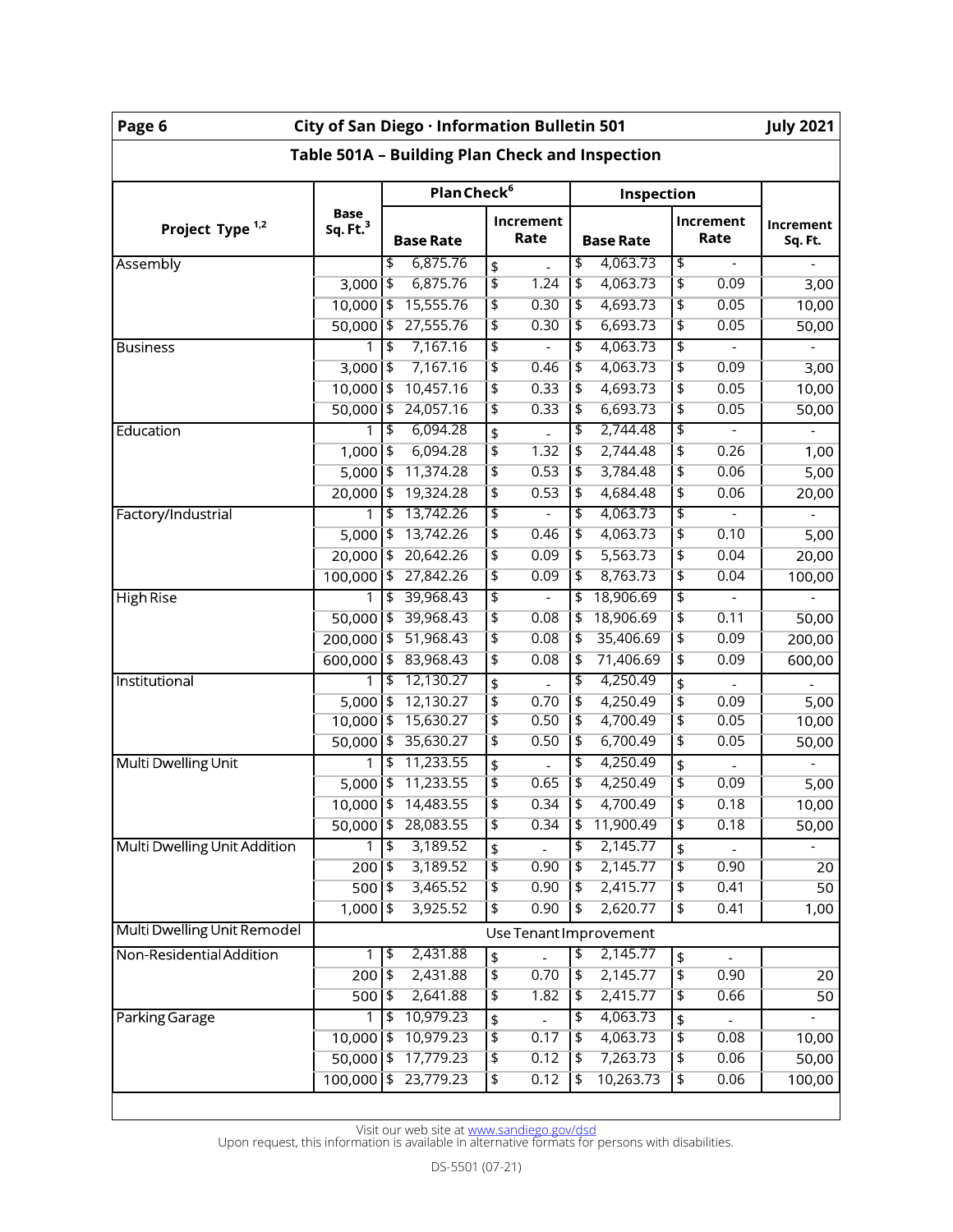| <b>July 2021</b><br>Page 7<br>City of San Diego · Information Bulletin 501 |                                    |                           |                         |                           |                |                           |                 |                         |                |                             |
|----------------------------------------------------------------------------|------------------------------------|---------------------------|-------------------------|---------------------------|----------------|---------------------------|-----------------|-------------------------|----------------|-----------------------------|
| Table 501A - Building Plan Check and Inspection                            |                                    |                           |                         |                           |                |                           |                 |                         |                |                             |
|                                                                            |                                    |                           | Plan Check <sup>6</sup> |                           |                |                           | Inspection      |                         |                |                             |
| Project Type <sup>1,2</sup>                                                | <b>Base</b><br>Sq.Ft. <sup>3</sup> |                           | <b>Base Rate</b>        | Increment<br>Rate         |                | <b>Base Rate</b>          |                 | Increment<br>Rate       |                | <b>Increment</b><br>Sq. Ft. |
| <b>Researchand Development</b>                                             | 1                                  | \$                        | 13,142.23               | $\frac{1}{2}$             | $\overline{a}$ | \$                        | $5,172.38$ \$   |                         | $\overline{a}$ |                             |
| and Laboratories                                                           | $10,000$ \$                        |                           | 13,142.23               | $\overline{\mathfrak{s}}$ | 0.42           | \$                        | $5,172.38$ \$   |                         | 0.05           | 10,000                      |
|                                                                            | $20,000$ \$                        |                           | 17,342.23               | \$                        | 0.42           | $\overline{\mathbf{t}}$   | $5,672.38$ \$   |                         | 0.05           | 20,000                      |
|                                                                            | $50,000$ \$                        |                           | 29,942.23               | $\overline{\mathfrak{s}}$ | 0.42           | $\overline{\mathbf{t}}$   | $7,172.38$ \$   |                         | 0.05           | 50,000                      |
| <b>Restaurant</b>                                                          |                                    | $\overline{\mathfrak{s}}$ | 9,482.49                | $\frac{1}{2}$             |                | \$                        | 3,404.11        | $\overline{\mathbf{s}}$ |                |                             |
|                                                                            | $3,000$ \$                         |                           | 9,482.49                | $\overline{\mathfrak{s}}$ | 1.51           | $\overline{\phantom{a}}$  | $3,404.11$ \$   |                         | 0.33           | 3,000                       |
|                                                                            | $5,000$ \$                         |                           | 12,502.49               | \$                        | 1.51           | $\overline{\mathfrak{s}}$ | 4,064.11        | 5                       | 0.33           | 5,000                       |
| <b>Single Dwelling Unit/Duplex</b>                                         |                                    | \$                        | 4,421.37                | \$                        |                | $\overline{\mathcal{L}}$  | 3,074.28        | $\overline{\mathbf{S}}$ |                |                             |
|                                                                            | $3,000$ \$                         |                           | 4,421.37                | $\overline{\mathfrak{s}}$ | 0.49           | $\overline{\phantom{a}}$  | $3,074.28$ \$   |                         | 0.08           | 3,000                       |
|                                                                            | $5,000$ \$                         |                           | 5,401.37                | \$                        | 0.19           | $\overline{\mathbf{t}}$   | $3,234.28$ \$   |                         | 0.03           | 5,000                       |
|                                                                            | $10,000$ \$                        |                           | 6,351.37                | \$                        | 0.19           | \$                        | $3,284.28$ \$   |                         | 0.03           | 10,000                      |
| Single Dwelling Unit/Duplex -<br>Each Identical unit <sup>4</sup>          | First<br>Unit                      | \$                        | 2,380.24                |                           |                |                           | Use Rates Above |                         |                |                             |
|                                                                            | Each<br>Addl.                      | \$                        | 201.33                  |                           |                |                           | Use Rates Above |                         |                |                             |
| Single Dwelling Unit/Duplex                                                | 1                                  | $\overline{\mathfrak{s}}$ | 495.38                  | \$                        |                | $\overline{\mathcal{C}}$  | 1,367.27        | $\overline{\mathbf{S}}$ |                |                             |
| Addition/Remodel (Minor) <sup>5</sup>                                      | $500$ \$                           |                           | 495.38                  | $\overline{\mathsf{L}}$   | 0.09           | \$                        | $1,367.27$ \$   |                         | 1.04           | 500                         |
|                                                                            | $1,500$ \$                         |                           | 585.38                  | \$                        | 0.09           | $\overline{\mathbf{z}}$   | 2,407.27 \$     |                         | 1.04           | 1,500                       |
| Single Dwelling Unit/Duplex                                                | 1                                  | \$                        | 1,332.50                | $\frac{1}{2}$             |                | \$                        | 1,367.27        | $\overline{\mathbf{S}}$ |                |                             |
| Addition/Remodel                                                           | $500$ \$                           |                           | 1,332.50                | $\overline{\mathfrak{s}}$ | 1.60           | \$                        | $1,367.27$ \$   |                         | 1.04           | 500                         |
|                                                                            | $1,500$ \$                         |                           | 2,932.50                | $\overline{\mathfrak{s}}$ | 1.60           | $\overline{\mathfrak{s}}$ | $2,407.27$ \$   |                         | 1.04           | 1,500                       |
| Single Dwelling Unit -<br>Factory Built House                              | Each                               | \$                        | 2,952.44                |                           |                | \$                        | 1,260.97        |                         |                |                             |
| Single Dwelling Unit -<br>Manufactured Home                                | Each                               | \$                        | 2,952.44                |                           |                | \$                        | 1,260.97        |                         |                |                             |
| Tenant Improvement                                                         | 1                                  | \$                        | 953.69                  | \$                        |                | \$                        | $659.63$ \$     |                         |                |                             |
|                                                                            | $200$ \$                           |                           | 953.69                  | $\overline{\mathfrak{s}}$ | 0.29           | $\overline{\mathfrak{s}}$ | $659.63$ \$     |                         | 0.28           | 200                         |
|                                                                            | $2,000$ \$                         |                           | 1,475.69                | $\overline{\mathbf{t}}$   | 0.21           | $\overline{\mathfrak{s}}$ | $1,163.63$ \$   |                         | 0.16           | 2,000                       |
|                                                                            | 10,000 \$                          |                           | 3,155.69                | $\overline{\mathfrak{s}}$ | 0.21           | $\overline{\mathfrak{s}}$ | $2,443.63$ \$   |                         | 0.16           | 10,000                      |
| Tenant Improvement to                                                      |                                    | 5                         | 2,051.72                | $\frac{1}{2}$             |                | \$                        | $989.44$ \$     |                         |                |                             |
| Occupy Shell                                                               | $3,000$ \$                         |                           | 2,051.72                | $\overline{\mathfrak{s}}$ | 0.22           | $\overline{\mathfrak{s}}$ | 989.44   \$     |                         | 0.29           | 3,000                       |
|                                                                            | 7,500 \$                           |                           | 3,041.72                | $\overline{\mathfrak{s}}$ | 0.43           | $\overline{\mathbf{t}}$   | $2,294.44$ \$   |                         | 0.17           | 7,500                       |
|                                                                            | $15,000$ \$                        |                           | 6,266.72                | $\overline{\mathfrak{s}}$ | 0.43           | $\overline{\mathbf{t}}$   | $3,569.44$ \$   |                         | 0.17           | 15,000                      |
| Tenant Improvement-                                                        | 1                                  | $\blacklozenge$           | 2,189.49                | $\frac{1}{2}$             |                | $\overline{\mathbf{z}}$   | $823.88$ \$     |                         |                |                             |
| Restaurant                                                                 | $1,000$ \$                         |                           | 2,189.49                | $\overline{\mathfrak{s}}$ | 0.55           | $\overline{\mathfrak{s}}$ | 823.88   \$     |                         | 0.21           | 1,000                       |
|                                                                            | $5,000$ \$                         |                           | 4,389.49                | $\overline{\mathfrak{s}}$ | 0.55           | $\overline{\mathfrak{s}}$ | $1,663.88$ \$   |                         | 0.21           | 5,000                       |
| Tenant Improvement                                                         | 1                                  | \$                        | 1,455.69                | \$                        |                | $\overline{\mathcal{L}}$  | $1,649.08$ \$   |                         |                |                             |
| Research and Development                                                   | $500$ \$                           |                           | 1,455.69                | $\overline{\mathfrak{s}}$ | 0.98           | $\overline{\mathfrak{s}}$ | $1,649.08$ \$   |                         | 0.39           | 500                         |
| And Laboratories                                                           | $3,000$ \$                         |                           | 3,905.69                | $\overline{\mathfrak{s}}$ | 0.32           | $\overline{\phantom{a}}$  | $2,624.08$ \$   |                         | 0.09           | 3,000                       |
|                                                                            | $10,000$ \$                        |                           | 6,215.69                | $\overline{\mathfrak{s}}$ | 0.32           | $\overline{\mathfrak{s}}$ | $3,254.08$ \$   |                         | 0.09           | 10,000                      |
|                                                                            |                                    |                           |                         |                           |                |                           |                 |                         |                |                             |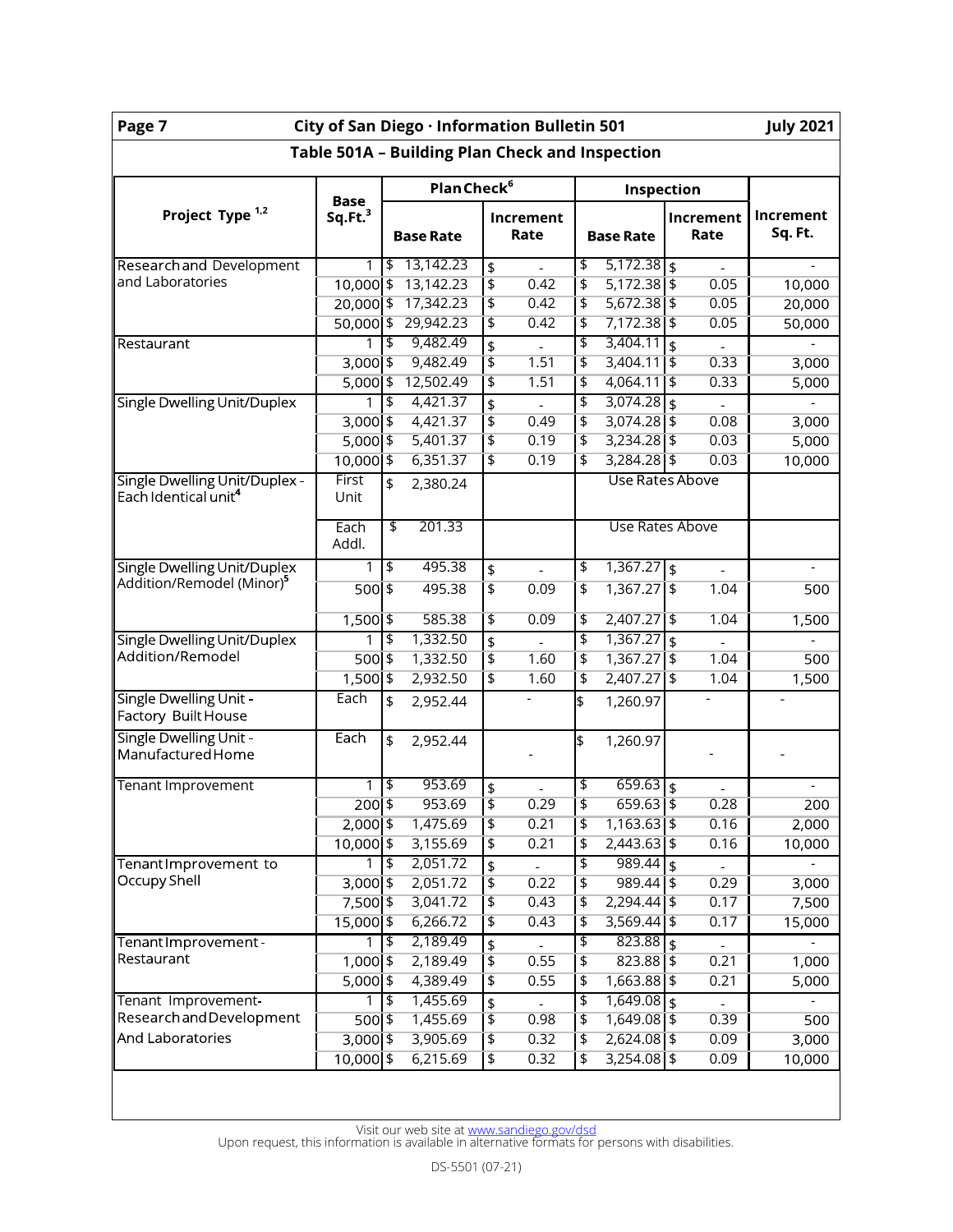| City of San Diego · Information Bulletin 501<br>Page 8     |            |    |                         |    |                          |                   |                  |    |                   | <b>July 2021</b>     |  |
|------------------------------------------------------------|------------|----|-------------------------|----|--------------------------|-------------------|------------------|----|-------------------|----------------------|--|
| Table 501A - Building Plan Check and Inspection            |            |    |                         |    |                          |                   |                  |    |                   |                      |  |
|                                                            | Base       |    | Plan Check <sup>6</sup> |    |                          | <b>Inspection</b> |                  |    |                   |                      |  |
| Project Type <sup>1,2</sup>                                | Sq. $Ft^3$ |    | <b>Base Rate</b>        |    | <b>Increment</b><br>Rate |                   | <b>Base Rate</b> |    | Increment<br>Rate | Increment<br>Sq. Ft. |  |
| Townhomes                                                  | 1          | \$ | 7,320.80                | \$ |                          | \$                | $6,702.24$ \$    |    |                   |                      |  |
|                                                            | 10,000     | \$ | 7,320.80                | \$ | 0.14                     | \$                | $6,702.24$ \$    |    | 0.38              | 10,000               |  |
|                                                            | 20,000     | \$ | 8,720.20                | \$ | 0.14                     | \$                |                  | \$ | 0.38              | 20,000               |  |
| Townhomes - Each Identical<br>Structure <sup>4</sup>       |            | \$ | $340.41$ \$             |    | $\overline{\phantom{a}}$ |                   | Use Rates Above  |    |                   |                      |  |
| Warehouse/Self-Storage                                     | 1          | \$ | 7,184.38                | \$ |                          | \$                | 3,733.91         |    |                   |                      |  |
| <b>Facilities</b>                                          | 30,000     | \$ | 7,184.38                | \$ | 0.08                     | \$                | 3,733.91         |    | \$                | 30,000               |  |
|                                                            | 50,000     | \$ | 8,784.38                | \$ | 0.08                     | \$                | 4,733.91         |    | \$                | 50,000               |  |
| Repetitive Structure-Non-<br>Residential or Multi Dwelling | Each       |    | \$2,941.84              | \$ |                          | Use Rates Above   |                  |    |                   |                      |  |

## **Footnotes:**

**<sup>1</sup>**Fees are based upon the use, as defined by the California Building Code (CBC). For mixed-use buildings (e.g., residential/commercial projects), fees will be applied based upon the square footage of each use within the structure.

## **<sup>2</sup> Definitions:**

**High Rise** - Any building having occupied floors 75' or more above the lowest floor level having fire department access, regardless of occupancy type.

**Tenant Improvement to Occupy Shell** - This fee will be used for a building permit that is required to allow a new shell building or space to be occupied.

- **3** For square footages between base square footages, multiply increment rate by square footage over increment square footage and add to base rate. For example for a 5500 square foot business the plan check fee would be calculated as \$7,167.16 + (2500 x \$.46) = \$8,317.16.
- **<sup>4</sup>** Each identical structure This fee will be charged when repetitive SDU,DUP, or townhomes are identical and are submitted at the same time. The applicable inspection fee will be charged for each structure based on size of the building.
- **5** These fees apply to additions and remodels of single dwelling units and duplexes that qualify for over the counter review per Information Bulletin 140.
- **<sup>6</sup>** The Repetitive structures fee will be charged when repetitive multi-dwelling unit or non-residential structures are identical and are submitted at the same time. The applicable inspection fee will be charged for each structure based on CBC use and size of the building.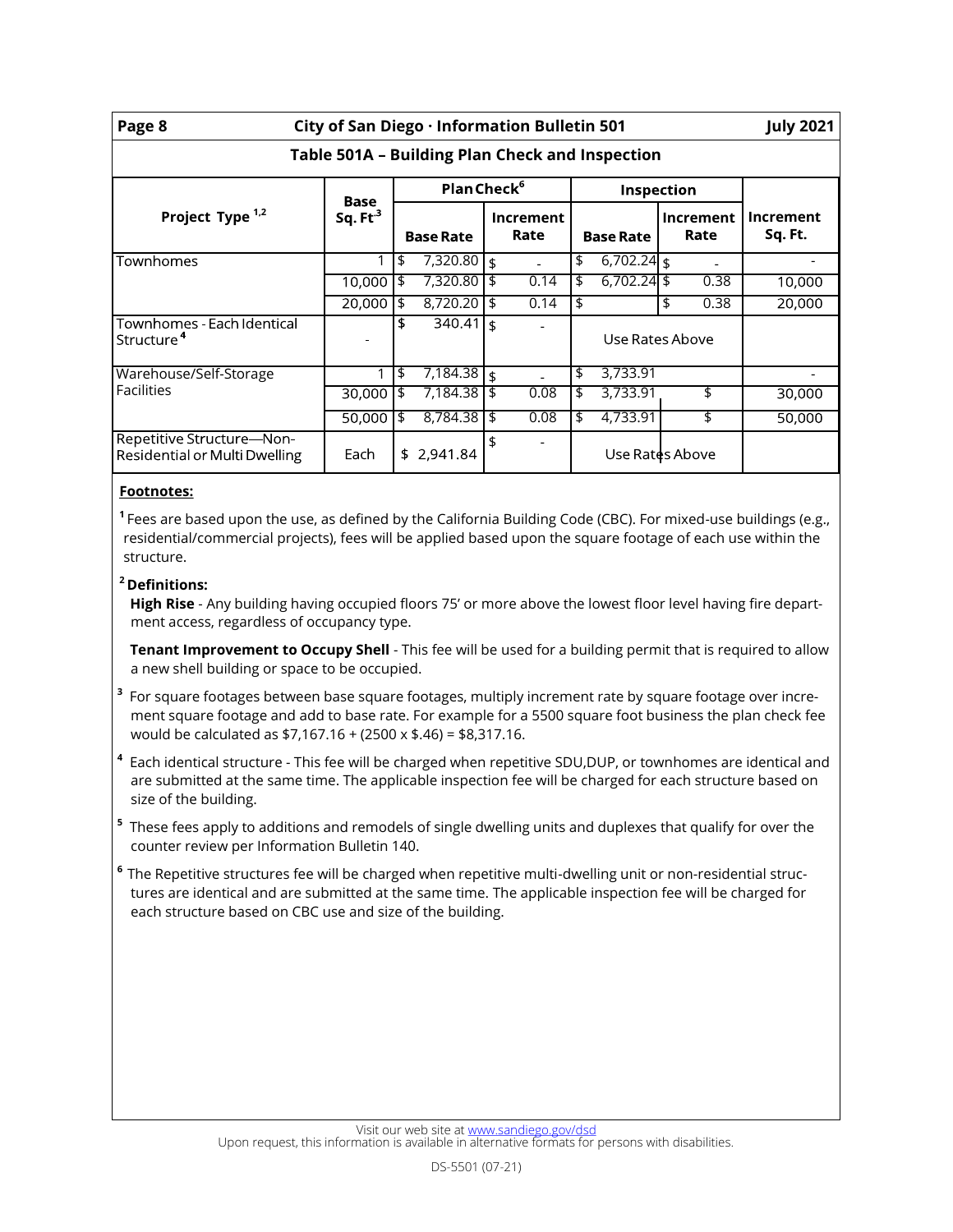| City of San Diego · Information Bulletin 501<br><b>July 2021</b><br>Page 9 |                           |                                        |                                   |                                                                            |                      |  |  |  |  |
|----------------------------------------------------------------------------|---------------------------|----------------------------------------|-----------------------------------|----------------------------------------------------------------------------|----------------------|--|--|--|--|
| Table 501B - Building Plan Check and Inspection - Partial Permits          |                           |                                        |                                   |                                                                            |                      |  |  |  |  |
| Plan Check <sup>6</sup><br>Inspection                                      |                           |                                        |                                   |                                                                            |                      |  |  |  |  |
| Project Type <sup>1,2,3</sup>                                              | <b>Base</b><br>Sq. $Ft.3$ | <b>Base Rate</b>                       | Increment<br>Rate                 | <b>Base Rate</b><br>Increment<br>Rate                                      | Increment<br>Sq. Ft. |  |  |  |  |
| Foundation                                                                 | 1                         | 4,902.17<br>\$                         | \$                                | \$<br>2,084.85<br>$\frac{1}{2}$                                            |                      |  |  |  |  |
|                                                                            | 15,000                    | 4,902.17<br>$\overline{\mathfrak{s}}$  | $\overline{\mathfrak{s}}$<br>0.16 | 2,084.85<br>\$<br>\$<br>0.06                                               | 15,000               |  |  |  |  |
|                                                                            | 25,000                    | $\overline{\phantom{a}}$<br>6,502.17   | $\overline{\mathfrak{s}}$<br>0.06 | $\overline{\mathfrak{s}}$<br>2,684.85<br>$\overline{\mathbf{t}}$<br>0.02   | 25,000               |  |  |  |  |
|                                                                            | 50,000                    | 8,002.17<br> \$                        | \$<br>0.03                        | 3,184.85<br>\$<br>0.02<br>$\overline{\mathfrak{s}}$                        | 50,000               |  |  |  |  |
|                                                                            | 100,000                   | 9,502.17<br>\$                         | \$<br>0.03                        | $\overline{\mathbf{z}}$<br>4,184.85<br>\$<br>0.02                          | 100,000              |  |  |  |  |
| Frame                                                                      | 1                         | 12,909.11<br>\$                        | \$                                | \$<br>3,629.29<br>\$                                                       |                      |  |  |  |  |
|                                                                            | 50,000                    | 12,909.11<br>\$                        | \$<br>0.11                        | \$<br>3,629.29<br>\$<br>0.05                                               | 50,000               |  |  |  |  |
|                                                                            | 100,000                   | 18,409.11<br>∣\$                       | \$<br>0.11                        | 6,129.29<br>\$<br>$\overline{\mathbf{t}}$<br>0.05                          | 100,000              |  |  |  |  |
| Foundation & Frame                                                         | 1                         | 18,420.59<br>\$                        | \$                                | 6,042.61<br>\$<br>\$                                                       |                      |  |  |  |  |
|                                                                            | 50,000                    | 18,420.59<br>5                         | \$<br>0.12                        | $\overline{\mathfrak{s}}$<br>6,042.61<br>\$<br>0.08                        | 50,000               |  |  |  |  |
|                                                                            | 100,000                   | 24,420.59<br>\$                        | \$<br>0.12                        | \$10,042.61<br>\$<br>0.08                                                  | 100,000              |  |  |  |  |
| <b>Shell</b>                                                               |                           | 9,613.61<br>\$                         | \$                                | 3,074.28<br>\$<br>\$                                                       |                      |  |  |  |  |
|                                                                            | 10,000                    | 9,613.61<br>\$                         | \$<br>0.44                        | $\overline{\mathfrak{s}}$<br>3,074.28<br>\$<br>0.05                        | 10,000               |  |  |  |  |
|                                                                            | 20,000                    | 14,013.61<br>5                         | \$<br>0.38                        | $\overline{\mathfrak{s}}$<br>3,574.28<br>\$<br>0.02                        | 20,000               |  |  |  |  |
|                                                                            | 50,000                    | 25,413.61<br>\$                        | \$<br>0.17                        | $\overline{\mathfrak{s}}$<br>4,174.28<br>$\overline{\mathbf{t}}$<br>0.03   | 50,000               |  |  |  |  |
|                                                                            | 100,000                   | 33,913.61<br>$\overline{\mathfrak{s}}$ | \$<br>0.17                        | $\overline{\mathfrak{s}}$<br>5,674.28<br>\$<br>0.03                        | 100,000              |  |  |  |  |
| Buildout-                                                                  | 1                         | 13,376.67<br>$\blacklozenge$           | \$<br>$\mathbb{L}$                | 9,010.95<br>\$<br>\$<br>$\blacksquare$                                     |                      |  |  |  |  |
| Non-Residential <sup>4</sup>                                               | 50,000                    | 13,376.67<br>\$                        | \$<br>0.04                        | 9,010.95<br>\$<br>\$<br>0.02                                               | 50,000               |  |  |  |  |
|                                                                            | 200,000                   | 19,376.67<br>\$                        | 0.01<br>\$                        | 12,010.95<br>\$<br>\$<br>0.03                                              | 200,000              |  |  |  |  |
|                                                                            | 600,000                   | 23,376.67<br>\$                        | \$<br>0.01                        | 24,010.95<br>0.03<br>\$<br>\$                                              | 600,000              |  |  |  |  |
| Buildout -                                                                 | 1                         | $\overline{\mathfrak{s}}$<br>19,968.98 | \$                                | 7,361.87<br>\$<br>\$                                                       |                      |  |  |  |  |
| Residential to Occupy <sup>4</sup>                                         | 50,000                    | 19,968.98<br>5                         | \$<br>0.06                        | 7,361.87<br>$\overline{\mathfrak{s}}$<br>$\overline{\mathbf{t}}$<br>0.02   | 50,000               |  |  |  |  |
|                                                                            | 200,000                   | 28,968.98<br>\$                        | \$<br>0.03                        | 10,361.87<br>0.05<br>\$<br>$\overline{\mathfrak{s}}$                       | 200,000              |  |  |  |  |
|                                                                            | 600,000                   | \$<br>40,968.98                        | \$<br>0.03                        | \$<br>30,361.87<br>$\overline{\mathbf{t}}$<br>0.05                         | 600,000              |  |  |  |  |
| High Rise -                                                                | 1                         | 11,013.67<br>\$                        | \$<br>$\overline{a}$              | 4,063.73<br>\$<br>\$<br>$\overline{a}$                                     |                      |  |  |  |  |
| Foundation                                                                 | 50,000                    | 11,013.67<br>\$                        | \$<br>0.01                        | \$<br>4,063.73<br>0.01<br>\$                                               | 50,000               |  |  |  |  |
|                                                                            | 200,000                   | $\overline{\mathfrak{s}}$<br>12,513.67 | \$<br>0.01                        | $\overline{\mathfrak{s}}$<br>5,563.73<br>$\overline{\mathfrak{s}}$<br>0.01 | 200,000              |  |  |  |  |
|                                                                            | 600,000                   | 16,513.67<br>\$                        | \$<br>0.01                        | $\overline{\mathbf{t}}$<br> \$<br>0.01<br>9,563.73                         | 600,000              |  |  |  |  |
| High Rise -                                                                |                           | 14,184.66<br>\$                        | \$                                | 9,236.12<br>\$<br>\$                                                       |                      |  |  |  |  |
| Frame                                                                      | 50,000                    | 14,184.66<br>\$                        | $\pmb{\mathfrak{\zeta}}$<br>0.05  | 9,236.12<br>0.02<br>\$<br>$\overline{\mathfrak{s}}$                        | 50,000               |  |  |  |  |
|                                                                            | 200,000                   | 21,684.66<br>\$                        | \$<br>0.02                        | 12,236.12   \$<br>0.02<br>\$                                               | 200,000              |  |  |  |  |
|                                                                            | 600,000                   | 29,684.66<br>\$                        | 0.02<br>\$                        | 20,236.12 \$<br>0.02<br>\$                                                 | 600,000              |  |  |  |  |
| High Rise -                                                                | 1                         | 23,202.23<br>$\blacklozenge$           | \$                                | 5,053.18<br>\$<br>\$                                                       |                      |  |  |  |  |
| Foundation & Frame                                                         | 50,000                    | 23,202.23<br>\$                        | \$<br>0.04                        | 5,053.18<br>\$<br>$\overline{\mathfrak{s}}$<br>0.03                        | 50,000               |  |  |  |  |
|                                                                            | 200,000                   | 29,202.23<br>\$                        | \$<br>0.03                        | 9,553.18<br>\$<br>$\overline{\mathbf{t}}$<br>0.05                          | 200,000              |  |  |  |  |
|                                                                            | 600,000                   | 41,202.23<br>\$                        | 0.03<br>\$                        | 29,553.13<br>0.05<br>\$<br>$\sqrt{2}$                                      | 600,000              |  |  |  |  |
|                                                                            |                           |                                        |                                   |                                                                            |                      |  |  |  |  |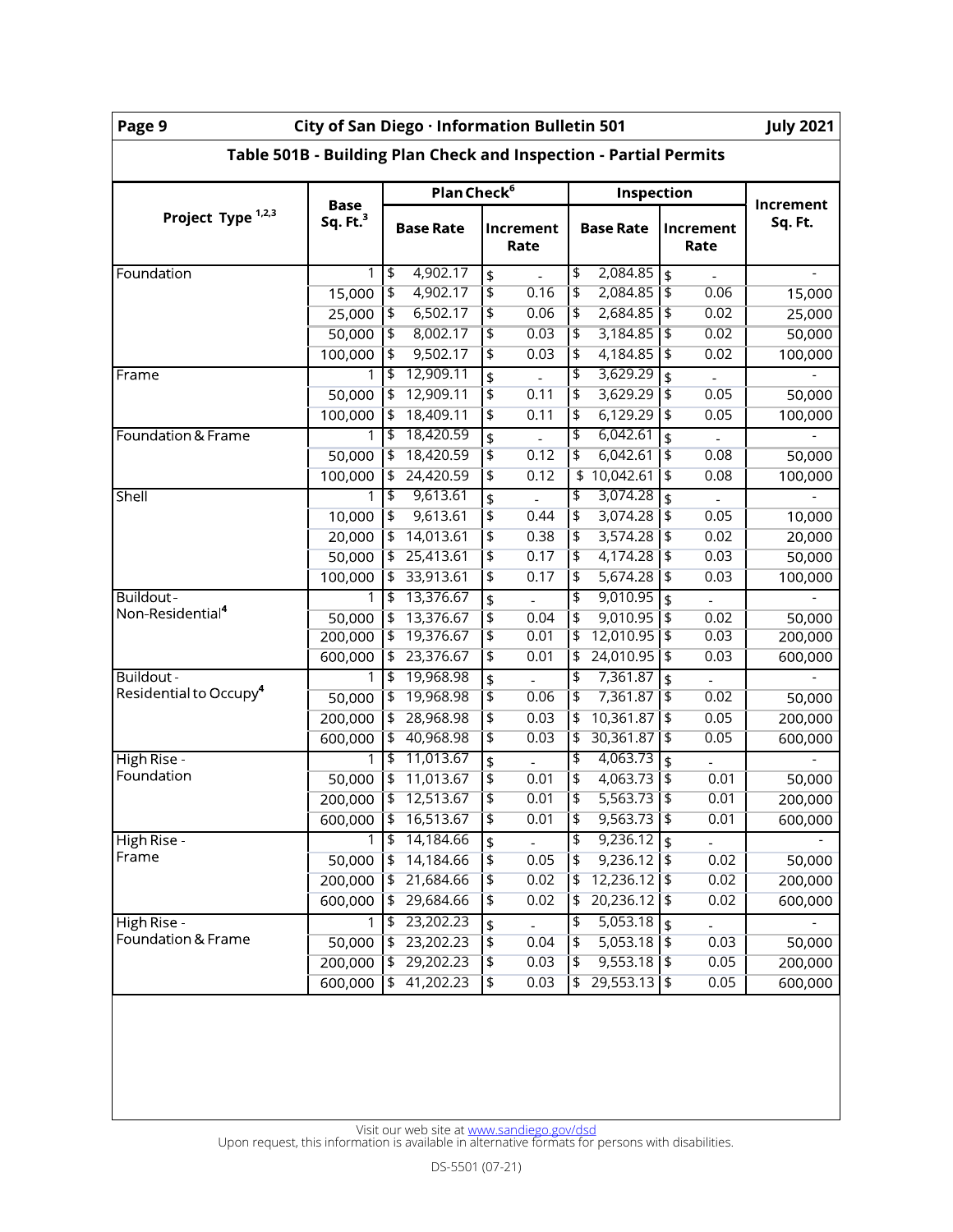| City of San Diego · Information Bulletin 501<br>Page 10            |             |                      |                      |                     |                   |         |  |  |  |  |
|--------------------------------------------------------------------|-------------|----------------------|----------------------|---------------------|-------------------|---------|--|--|--|--|
| Table 501B - Building Plan Check and Inspections - Partial Permits |             |                      |                      |                     |                   |         |  |  |  |  |
| Project Type 1,2,3                                                 | <b>Base</b> | <b>Plan Check</b>    |                      | Inspection          | <b>Increment</b>  |         |  |  |  |  |
|                                                                    | Sq. Ft. $3$ | <b>Base Rate</b>     | Increment<br>Rate    | <b>Base Rate</b>    | Increment<br>Rate | Sq. Ft. |  |  |  |  |
| High Rise Shell                                                    |             | $27,942.80$ \$<br>\$ |                      | \$<br>$7,361.87$ \$ |                   |         |  |  |  |  |
|                                                                    | 50,000      | 27,842.80<br>\$      | \$<br>0.07           | 7,361.87<br>\$      | \$<br>0.06        | 50,000  |  |  |  |  |
|                                                                    | 200,000     | 38,442.80<br>\$      | \$0.07               | 16,361.87<br>\$     | \$0.04            | 200,000 |  |  |  |  |
|                                                                    | 400,000     | 52,442.80<br>\$      | 0.07<br>\$           | 24,361.87<br>\$     | \$0.07            | 400,000 |  |  |  |  |
| High Rise Buildout <sup>4</sup>                                    |             | 4,824.03<br>\$       | \$<br>$\blacksquare$ |                     |                   |         |  |  |  |  |
|                                                                    | 50,000      | 4,824.03<br>\$.      | \$0.01               |                     |                   | 50,000  |  |  |  |  |
|                                                                    | 200,000     | 6,324.03<br>\$       | \$0.01               |                     |                   | 200,000 |  |  |  |  |
|                                                                    | 400,000     | 8,324.03<br>\$       | \$0.01               |                     |                   | 400,000 |  |  |  |  |

#### **Footnotes:**

**<sup>1</sup>**Fees are based upon the use as defined by the California Building Code. For mixed use buildings (e.g., residential/commercial projects), fees will be applied based upon the square footage of each use within the structure.

## **<sup>2</sup> Definitions:**

**Foundation** - Footings and slab on grade: Does not include the basement walls for a subterranean structure such as a parking garage.

**Frame** - The structural frame of a building without the cladding/skin or interior partitions.

**Buildout Non-Residential**- Skin/cladding for previously permitted Frame + Foundation structure. This permit would turn the structure to a shell building which has to obtain separate tenant improvement building permits to occupy.

**Buildout Residential to Occupy** - This fee will be used for a building permit that is required for a previously permitted Foundation + Frame residential structure to be occupied.

**Shell** - A building which has to obtain separate tenant improvement permits to occupy.

**High Rise** - Any building having occupied floors 75' or more above the lowest floor level having building access, regardless of occupancy type.

**3** For square footages between base square footages, multiply increment rate by square footage over increment square footage and add to base rate. For example for a 100,000 square foot High Rise Shell, the plan check fee would be calculated as \$27,942.80 + (50,000 x \$.07) \$3,500.00 = \$31,442.80.

**<sup>4</sup>** Additional plan check fees will be charged for buildout of all High Rise buildings regardless of use and is in addition to the "Commercial Build-Out" and/or "Residential Build-Out to Occupy" fee.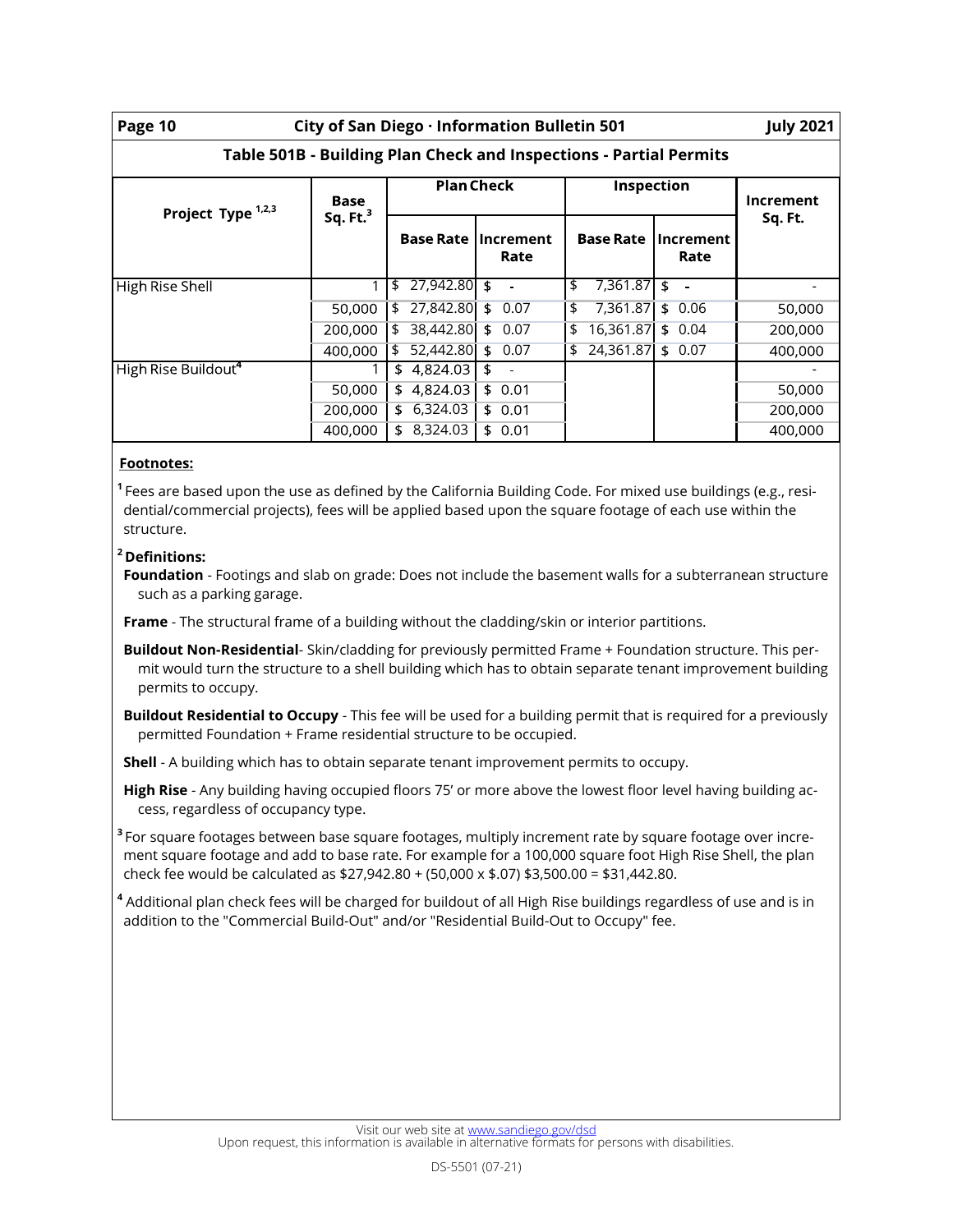| Page 11<br>City of San Diego · Information Bulletin 501<br><b>July 2021</b> |                         |                       |                          |                                     |                          |  |  |  |
|-----------------------------------------------------------------------------|-------------------------|-----------------------|--------------------------|-------------------------------------|--------------------------|--|--|--|
| Table 501C- Miscellaneous Items Plan Check and Inspection                   |                         |                       |                          |                                     |                          |  |  |  |
|                                                                             | Unit                    |                       | <b>Plan Check</b>        | Inspection                          |                          |  |  |  |
| <b>Project Type</b>                                                         |                         | <b>Base</b><br>Rate   | Each<br>Add'l            | <b>Base</b><br>Rate                 | Each<br>Add'l            |  |  |  |
|                                                                             | First 5                 | \$1,480.85            | $\overline{\phantom{a}}$ | \$                                  | $\blacksquare$           |  |  |  |
| Antenna                                                                     | 6 or more               | \$1,776.22            |                          | \$                                  |                          |  |  |  |
|                                                                             | First 5                 | \$2,072.93            |                          | $\frac{1}{2}$                       | $\overline{\phantom{0}}$ |  |  |  |
| Antenna with Screening/Skirting                                             | 6 or more               | \$2,368.30            | $\blacksquare$           | \$                                  | $\overline{\phantom{a}}$ |  |  |  |
| Awning                                                                      | Each 5                  | \$1,083.50            | \$486.11                 | $\overline{\$}$ 332.46              | \$165.57                 |  |  |  |
| Canopies                                                                    | Each 5                  | \$1,083.50            | \$486.11                 | \$ 332.46                           | \$165.57                 |  |  |  |
| Carport Up to 500 sq. ft . <sup>2</sup>                                     | Each                    | \$961.62              |                          | \$<br>663.60                        |                          |  |  |  |
| Carport 501-3000 sq. ft. <sup>2</sup>                                       | Each                    | \$1,553.70            |                          | \$                                  |                          |  |  |  |
| Carport >3000 sq. ft. <sup>2</sup>                                          | Each                    | \$2,817.33            | $\overline{\phantom{a}}$ | \$                                  | $\overline{\phantom{a}}$ |  |  |  |
| Commercial Coach <sup>2</sup>                                               | Each                    | \$1,294.10            |                          | $\frac{1}{2}$                       |                          |  |  |  |
| Deck-City Standard (SDU/DUP/TH)                                             | <b>Each Building</b>    | \$284.77              |                          | $\overline{\mathfrak{s}}$<br>663.60 |                          |  |  |  |
|                                                                             | Up to 500 sq. ft.       | \$712.61              | $\overline{\phantom{a}}$ | \$<br>663.60                        | $\overline{\phantom{a}}$ |  |  |  |
| Deck (SDU/DUP/TH) (Each)                                                    | >500 sq. ft.            | \$1,589.45            |                          | \$ 663.60                           |                          |  |  |  |
| Deck (Non-Residential/MDU)                                                  | Each Building           | \$1,589.45            |                          | $\overline{5}$ 663.60               |                          |  |  |  |
| Demolition - Partition Only                                                 | Each Building           | \$ 213.26             |                          | \$ 332.46                           |                          |  |  |  |
| Door/Window - New (SDU/DUP/TH)                                              | Each Building           | \$237.10              |                          | \$ 332.46                           | $\overline{a}$           |  |  |  |
| Door/Window - New (Non-Res/MDU)                                             | Each 3                  | \$ 698.05             | \$295.38                 | \$496.71                            | \$165.57                 |  |  |  |
| Door/Window - Replacement In Kind                                           | Each Building           | Hrly <sup>3</sup>     |                          | \$ 332.46                           |                          |  |  |  |
| Equipment Pad, On Grade                                                     | Each                    | \$582.20              |                          | 332.46<br>\$                        | $\frac{1}{2}$            |  |  |  |
| Equipment Pad, On Floor or Roof                                             | Each Building           | \$994.75              |                          | \$496.71                            |                          |  |  |  |
|                                                                             | < 8' high, per 100 LF   | \$509.96              | \$317.90                 | \$758.97                            | \$165.57                 |  |  |  |
| Fence/Wall, Non-Masonry <sup>5</sup>                                        | 8'-10' high, per 100 LF | \$ 658.30             | \$317.90                 | \$925.86                            | \$165.57                 |  |  |  |
|                                                                             | >10' high, per 100 LF   | \$ 849.03             | \$317.90                 | \$1,091.43                          | \$165.57                 |  |  |  |
| Fence/Wall, Masonry/Concrete, City Std                                      | Each 100 LF             | \$ 347.03             |                          | \$496.71                            | \$165.57                 |  |  |  |
|                                                                             | < 8' high, per 100 LF   | \$ 826.51             | \$464.92                 | \$                                  | \$165.57                 |  |  |  |
| Fence/Wall, Masonry/Concrete <sup>5</sup>                                   | 8'-10' high, per 100 LF | $$1,123.21$ $$464.92$ |                          |                                     | $$1,258.33$ $$165.57$    |  |  |  |
|                                                                             | >10' high, per 100 LF   | \$1,462.31            | \$613.27                 | \$1,423.89                          | \$165.57                 |  |  |  |
| Fireplace, No Calculations (Prefab) <sup>2</sup>                            | Each                    | \$243.71              |                          | \$ 663.60                           |                          |  |  |  |
| Fireplace, With Calculations <sup>2</sup>                                   | Each                    | \$796.05              | $\blacksquare$           | \$ 663.60                           | $\blacksquare$           |  |  |  |
| Foundation Repair - Conventional                                            | Each Building           | \$1,222.57            |                          | \$553.56                            |                          |  |  |  |
| Foundation Repair - Special Design                                          | Each Building           | \$1,629.20            |                          | \$ 664.92                           |                          |  |  |  |
| Garage/Storage-SDU/DUP/TH                                                   | Each 500 sq. ft.        | \$486.11              |                          | \$996.07                            | \$360.27                 |  |  |  |
| Garage/Storage-Non-Res/MDU<br>$( \leq 3,000$ sq. ft.) <sup>1</sup>          | Each 500 sq. ft.        | \$1,870.28            | \$295.38                 | \$ 663.60                           | \$332.46                 |  |  |  |
| Greenhouses <sup>2</sup>                                                    | Each                    | \$1,170.90            | \$317.90                 | \$496.71                            | \$332.46                 |  |  |  |
| Partition - Non-Residential                                                 | Each 50 LF              | \$343.06              | \$139.08                 | \$496.71                            | \$165.57                 |  |  |  |
| Partition - Residential                                                     | Each 30 LF              | \$107.29              | \$21.20                  | \$ 266.24                           | \$132.46                 |  |  |  |
| Patio Cover - Pre-Approved/City Std <sup>2</sup>                            | Each                    | \$598.69              | $\overline{\phantom{a}}$ | \$ 663.60                           | $\overline{\phantom{a}}$ |  |  |  |
|                                                                             |                         |                       |                          |                                     |                          |  |  |  |

Visit our web site at <u>[www.sandiego.gov/dsd](https://www.sandiego.gov/development-services)</u><br>Upon request, this information is available in alternative formats for persons with disabilities.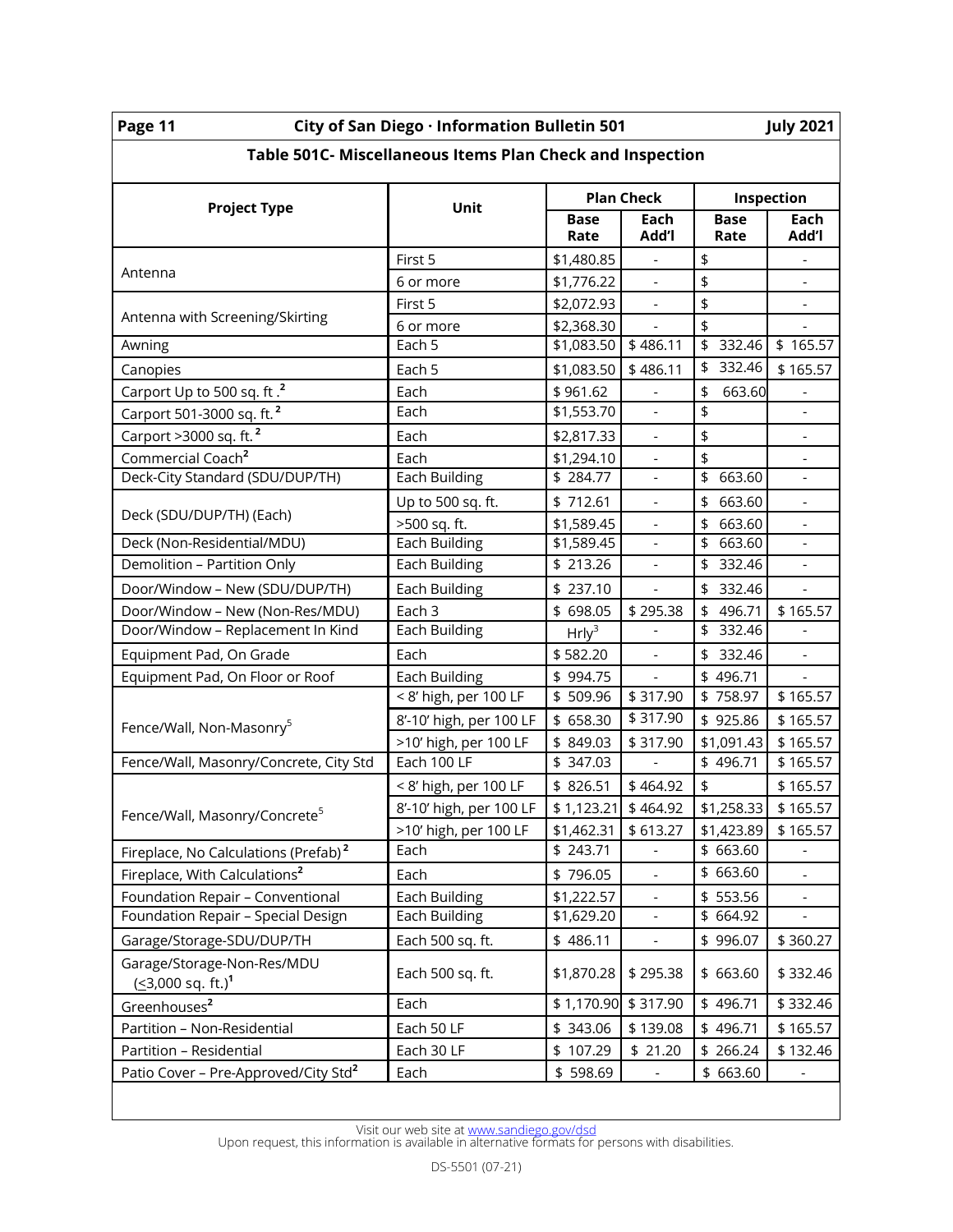| Page 12<br>City of San Diego · Information Bulletin 501<br><b>July 2021</b> |               |                          |                          |                     |                |  |  |  |  |
|-----------------------------------------------------------------------------|---------------|--------------------------|--------------------------|---------------------|----------------|--|--|--|--|
| Table 501C-Miscellaneous Items Plan Check and Inspection                    |               |                          |                          |                     |                |  |  |  |  |
| <b>Project Type</b>                                                         | <b>Unit</b>   | <b>Plan Check</b>        |                          | Inspection          |                |  |  |  |  |
|                                                                             |               | <b>Base</b><br>Rate      | Each<br>Add'l            | <b>Base</b><br>Rate | Each<br>Add'l  |  |  |  |  |
| Patio Cover - Custom (SDU/DUP/TH) <sup>2</sup>                              | Each          | \$894.07                 | $\overline{a}$           | \$663.60            |                |  |  |  |  |
| Patio Cover - Custom (Non-Res/ MDU) <sup>2</sup>                            | Each          | \$1,148.39               | $\frac{1}{2}$            | \$663.60            |                |  |  |  |  |
|                                                                             | First 10      | \$1,290.12               |                          | \$496.71            |                |  |  |  |  |
| Pole                                                                        | Each add'l 10 |                          |                          |                     | \$165.57       |  |  |  |  |
|                                                                             | 11 or more    | \$1,479.52               |                          |                     |                |  |  |  |  |
|                                                                             | First 10      | \$1,735.17               | $\overline{\phantom{a}}$ | \$663.60            |                |  |  |  |  |
| Pole with Electrical                                                        | Each add'l 10 |                          | $\frac{1}{2}$            |                     | \$332.46       |  |  |  |  |
|                                                                             | 11 or more    | \$1,774.91               | $\overline{\phantom{a}}$ |                     |                |  |  |  |  |
| Pool/Spa Non Res/MDU - Custom                                               | Each          | \$2,698.12               | $\overline{a}$           | \$663.60            |                |  |  |  |  |
| Pool/Spa, Private - Custom                                                  | Each          | \$2,106.04               | $\frac{1}{2}$            | \$663.60            |                |  |  |  |  |
| Pool/Spa, Private - Per Master Plan                                         | Each          | \$331.14                 | $\frac{1}{2}$            | \$663.60            |                |  |  |  |  |
| Pool/Spa, Public - Per Master Plan                                          | Each          | \$1,513.97               | $\overline{a}$           | \$663.60            |                |  |  |  |  |
| Repair Due to Re-pipe, MDU                                                  | Each 3 units  | $\blacksquare$           | $\overline{\phantom{a}}$ | \$332.46            | \$165.57       |  |  |  |  |
| Repair Due to Re-pipe, Non-Residential                                      | Each Building | $\overline{\phantom{a}}$ | $\overline{a}$           | \$332.46            |                |  |  |  |  |
| Repair Due to Re-pipe, SDU/DUP/TH                                           | Each Unit     |                          | $\frac{1}{2}$            | \$332.46            |                |  |  |  |  |
| Repair/Replace In Kind, MDU                                                 | Each Building |                          | $\overline{a}$           | \$996.07            |                |  |  |  |  |
| Repair/Replace In Kind, Non-Residential                                     | Each Building |                          | $\overline{\phantom{0}}$ | \$994.75            | $\frac{1}{2}$  |  |  |  |  |
| Repair/Replace In Kind, SDU/DUP/TH                                          | Each Unit     | $\frac{1}{2}$            | $\frac{1}{2}$            | \$663.60            | $\overline{a}$ |  |  |  |  |
|                                                                             |               |                          |                          |                     |                |  |  |  |  |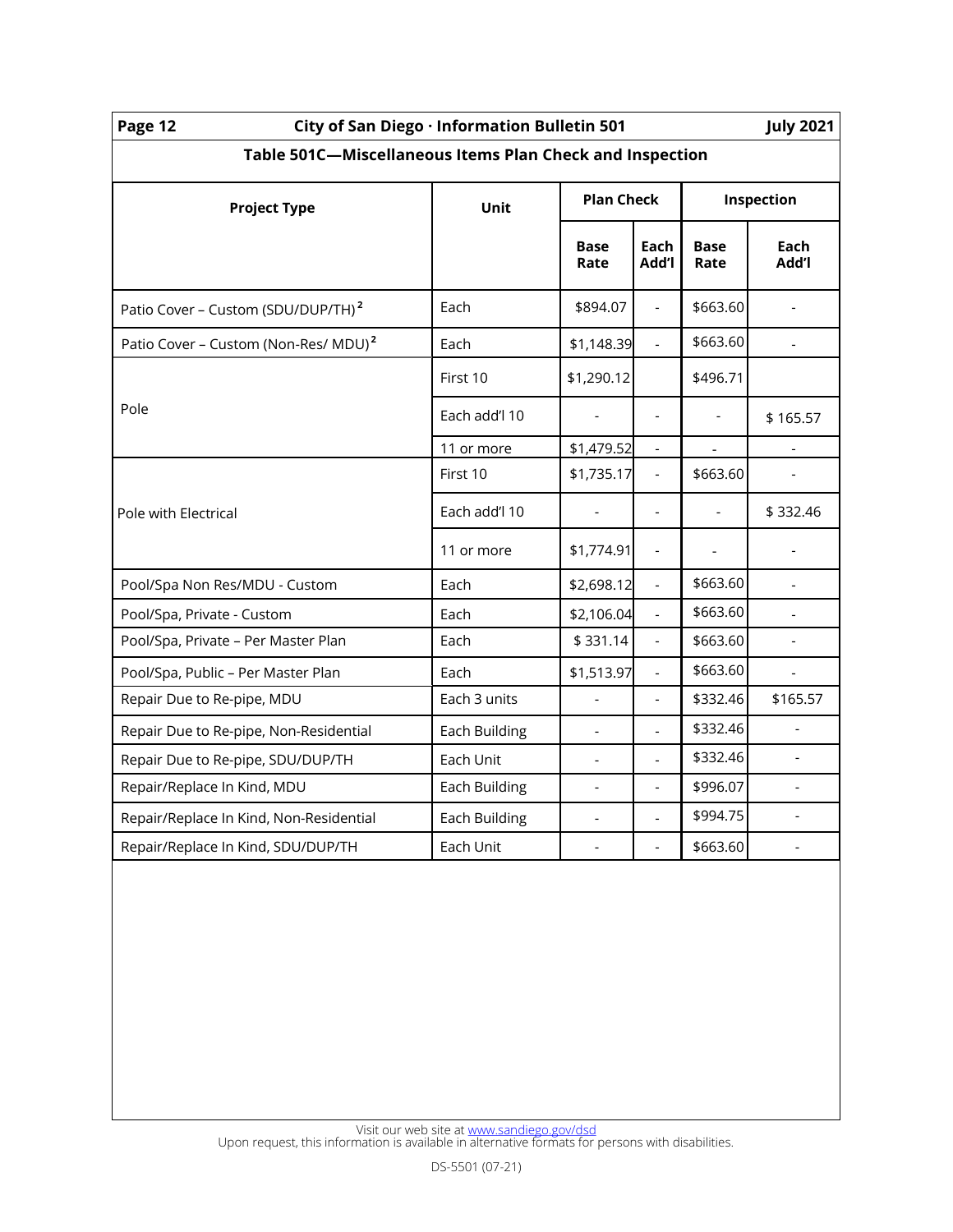| Page |  |
|------|--|
|      |  |

## **Page 13 City of San Diego · Information Bulletin 501 July 2021**

| Table 501C-Miscellaneous Items Plan Check and Inspection |                           |                     |                          |                  |                |  |  |
|----------------------------------------------------------|---------------------------|---------------------|--------------------------|------------------|----------------|--|--|
|                                                          | Unit                      | <b>Plan Check</b>   |                          | Inspection       |                |  |  |
| <b>Project Type</b>                                      |                           | <b>Base</b><br>Rate | Each<br>Add'l            | <b>Base Rate</b> | Each<br>Add'l  |  |  |
| Retaining Wall, City Standard                            | Each 50 LF                | \$ 671.55           | \$128.49                 | \$925.86         | \$165.57       |  |  |
|                                                          | < 8' high, per 50 LF      | \$1,879.54          | \$234.45                 | \$925.86         | \$165.57       |  |  |
| Retaining Wall, With Calculations <sup>5</sup>           | 8'-12' high, per 50<br>LF | \$2,638.51          | \$234.45                 | \$1,091.43       | \$165.57       |  |  |
|                                                          | >12' high, per 50 LF      | \$3,059.72          | \$128.49                 | \$1,258.33       | \$165.57       |  |  |
| Roof Resheathing, Non-Res/MDU                            | Each Building             | HrIy <sup>4</sup>   |                          | \$332.46         |                |  |  |
| Roof Resheathing, SDU/DUP/TH                             | Each Building             | HrIy <sup>4</sup>   |                          | \$332.46         |                |  |  |
| Roof Structure Replacement                               | Each 2,000 sq. ft.        | \$1,249.05          | \$295.38                 | \$496.71         | \$165.57       |  |  |
| Siding/Stucco/Veneer                                     | Each 1,000 sq. ft.        | \$ 339.08           | \$148.34                 | \$663.60         | \$165.57       |  |  |
| Skylight w/ Strl Modifications,<br>Residential           | Each 3                    | \$ 435.77           | \$435.77                 | \$332.46         | \$332.46       |  |  |
| Skylight w/o Strl Modifications,<br>Residential          | Each 3                    | \$140.40            | \$140.40                 | \$332.46         | \$332.46       |  |  |
| Skylight w/ Strl Modifications,<br>Non-Residential       | Each 3                    | \$723.20            | \$723.20                 | \$332.46         | \$332.46       |  |  |
| Skylight w/o Strl Modifications,<br>Non-Residential      | Each 3                    | \$ 279.48           | \$ 279.48                | \$332.46         | \$332.46       |  |  |
| Spa, Pre-Fab, Above Ground,<br>Private                   | Each                      | \$331.14            |                          | \$496.71         |                |  |  |
| Spa, Pre-Fab, Above Ground,<br>Public                    | Each                      | \$597.38            |                          | \$496.71         | ÷,             |  |  |
| Spa, Pre-Fab, In Ground, Private                         | Each                      | \$597.38            | $\overline{\phantom{a}}$ | \$663.60         | $\overline{a}$ |  |  |
| Spa, Pre-Fab, In Ground, Public                          | Each                      | 892.75<br>\$        |                          | \$663.60         |                |  |  |
|                                                          | Each Type                 | \$<br>908.65        | \$ 317.90                |                  |                |  |  |
|                                                          | First 100 LF              |                     |                          | \$496.71         |                |  |  |
| <b>Storage Racks</b>                                     | Each add'l 200 LF         |                     |                          |                  | \$165.57       |  |  |
| Repetitive Structures <sup>2</sup>                       | Each                      | \$ 213.26           | \$213.26                 | $\mathbb{Z}^+$   |                |  |  |

#### **Footnotes:**

**1** For garages greater than 3,000 square feet, use Parking Garage fees in Table 501A.

**2** The repetitive structure plan check fee will be charged when repetitive structures in Table 501C are identical and are submitted at the same time. The applicable inspection fee will be charge for each structure.

**3** If plans are required per Information Bulletins 203, Repair/Replacement In-Kind Permits, plan check fees will be charged hourly.

**4** If plans are required per Information Bulletins 123, Renewal of Roof Coverings, plan check fees will be charged hourly.

**5** Fences, walls or retaining walls with varying heights will be calculated using the greatest wall height.